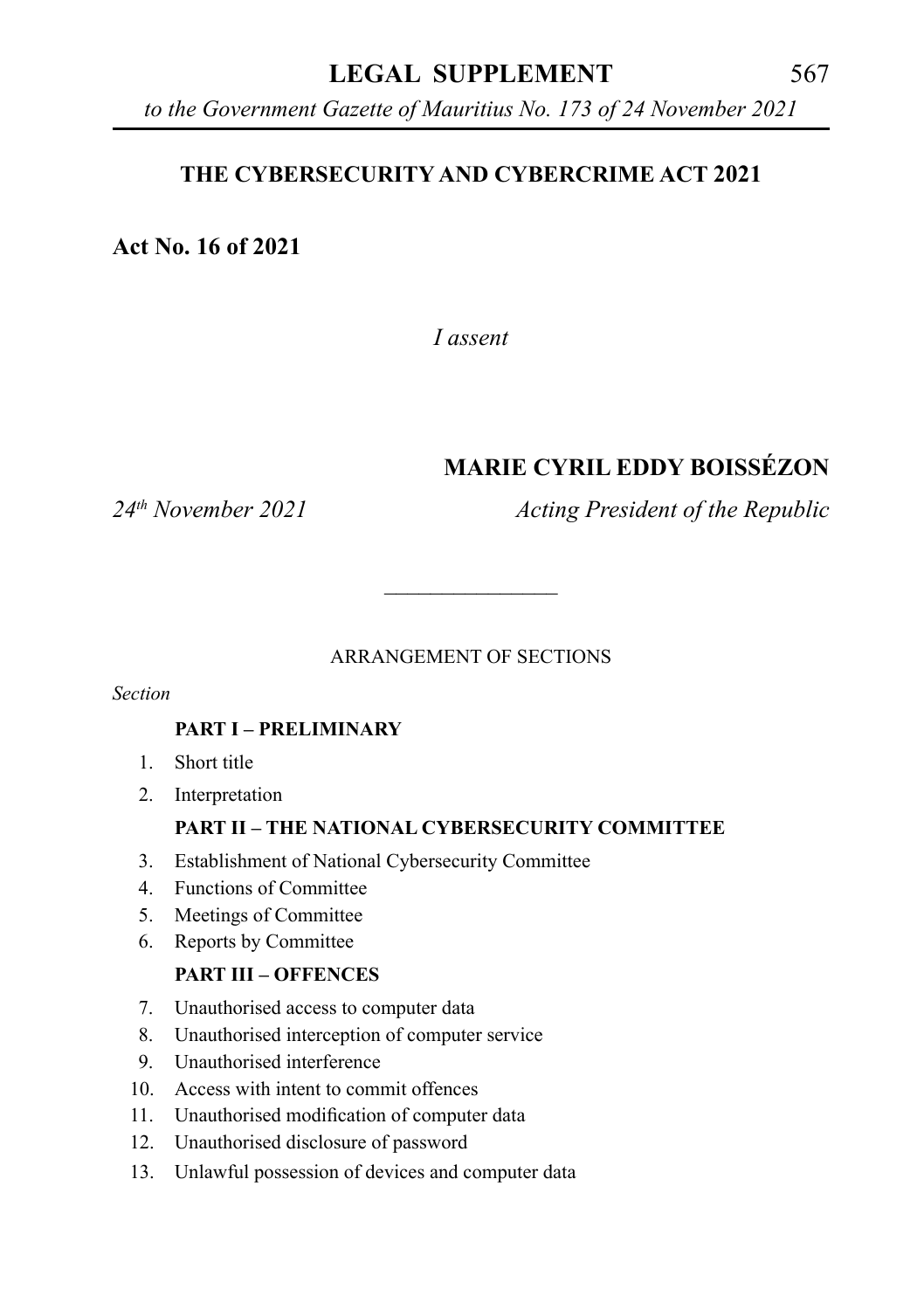- 14. Electronic fraud
- 15. Computer-related forgery
- 16. Misuse of fake profile
- 17. Cyberbullying
- 18. Cyber extortion
- 19. Revenge pornography
- 20. Cyberterrorism
- 21. Infringement of copyright and related rights
- 22. Increased penalty for offences involving critical information infrastructure
- 23. Failure to moderate undesirable content
- 24. Disclosure of details of an investigation
- 25. Obstruction of investigation

#### **PART IV – INVESTIGATION PROCEDURES**

- 26. Expedited preservation and partial disclosure of traffic data
- 27. Production order
- 28. Powers of access, search and seizure for purpose of investigation
- 29. Real-time collection of traffic data
- 30. Interception of content data
- 31. Deletion order
- 32. Limited use of disclosed computer data and information

#### **PART V – CRITICAL INFORMATION INFRASTRUCTURE PROTECTION**

- 33. Critical information infrastructure
- 34. Protection of critical information infrastructure
- 35. Reports on critical information infrastructure
- 36. Information sharing agreement
- 37. Auditing of critical information infrastructure to ensure compliance

#### **PART VI – COMPUTER EMERGENCY RESPONSE TEAM OF MAURITIUS (CERT-MU)**

- 38. Setting up of CERT-MU
- 39. Functions of CERT-MU

#### **PART VII – INTERNATIONAL COOPERATION**

- 40. General principles relating to international cooperation
- 41. Spontaneous information
- 42. Expedited preservation of stored computer data
- 43. Expedited disclosure of preserved traffic data
- 44. Mutual assistance regarding accessing of stored computer data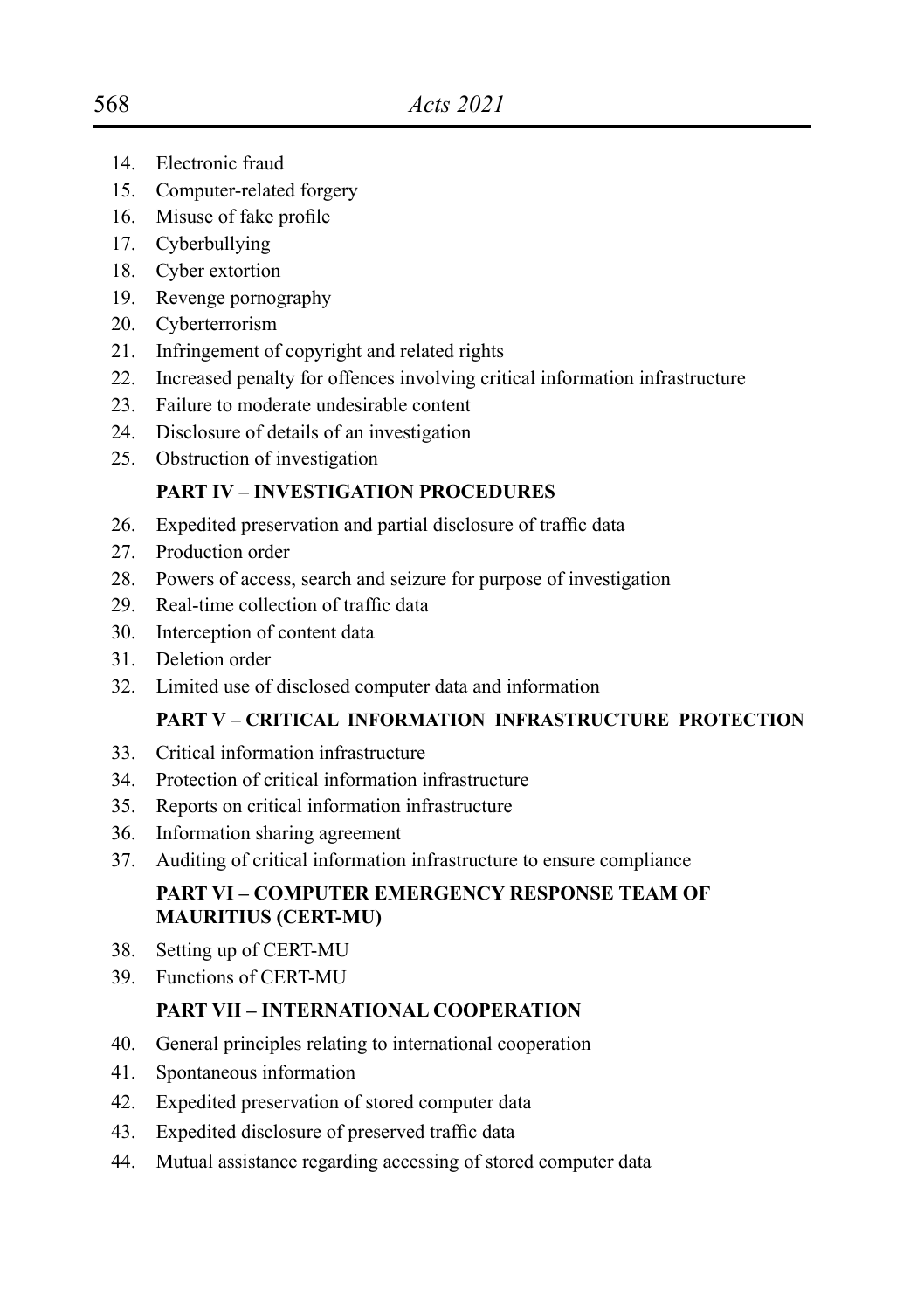- 45. Transborder access to stored computer data with consent or where publicly available
- 46. Mutual assistance in real-time collection of traffic data
- 47. Mutual assistance regarding interception of content data
- 48. 24/7 point of contact

#### **PART VIII – GENERAL PROVISIONS**

- 49. Prosecution
- 50. Jurisdiction
- 51. Regulations
- 52. Extradition
- 53. Forfeiture
- 54. Repeal
- 55. Savings and transitional provisions
- 56. Commencement

# **An Act**

\_\_\_\_\_\_\_\_\_\_\_\_\_\_\_

#### **To establish the National Cybersecurity Committee and a comprehensive legal framework to deal with cybercrime**

ENACTED by the Parliament of Mauritius, as follows –

#### **PART I – PRELIMINARY**

#### **1. Short title**

This Act may be cited as the Cybersecurity and Cybercrime Act 2021.

#### **2. Interpretation**

In this  $Act -$ 

"access" means gaining entry to a program or computer data stored in a computer system;

"Budapest Convention" means the Budapest Convention on Cybercrime of 2001, acceded to by Mauritius on 1 March 2014;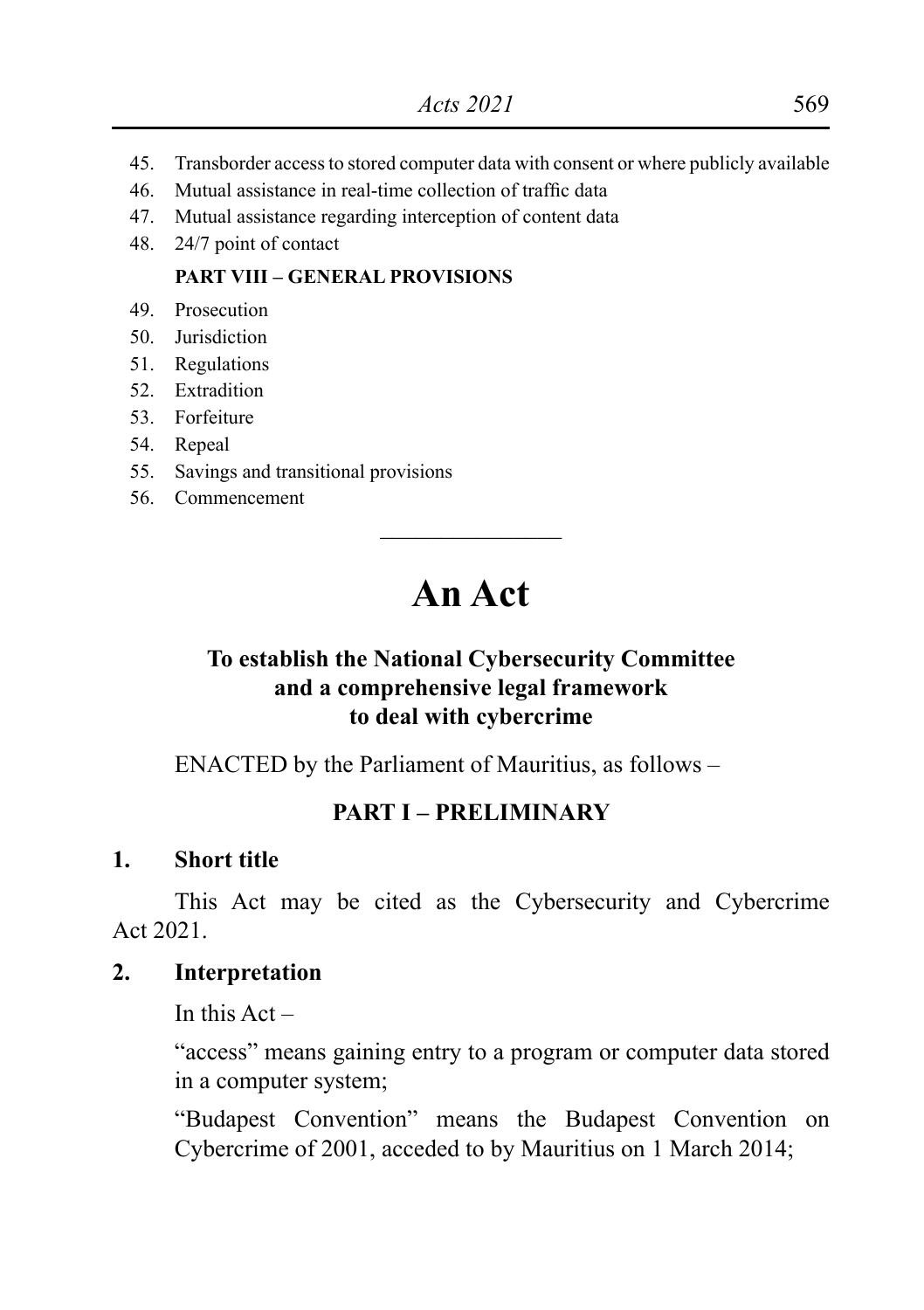"Central Authority" has the same meaning as in the Mutual Legal Assistance in Criminal and Related Matters Act;

"CERT-MU" means the Computer Emergency Response Team of Mauritius set up under section 38;

"Committee" means the National Cybersecurity Committee established under section 3;

"computer data" means any representation of facts, information or concepts in a form suitable for processing in a computer system, including a program suitable to cause a computer system to perform a function;

"Computer Emergency Response" means to –

- (a) coordinate in the event of cyber security emergencies;
- (b) provide help in resolving security incidents;
- (c) provide information to improve cyber security;

"computer program" means a set of instructions, expressed in words, codes, schemes or any other form, which is capable of causing a computer to perform or achieve a particular task or result**;**

"computer system" means any device or a group of interconnected or related devices, one or more of which, pursuant to a program, performs automatic processing of data;

"content data" –

(a) means –

- (i) the communication content of the communication;
- (ii) the meaning or purport of the communication; or
- (iii) the message or information being conveyed by the communication; and
- (b) includes everything transmitted as part of communication that is not traffic data;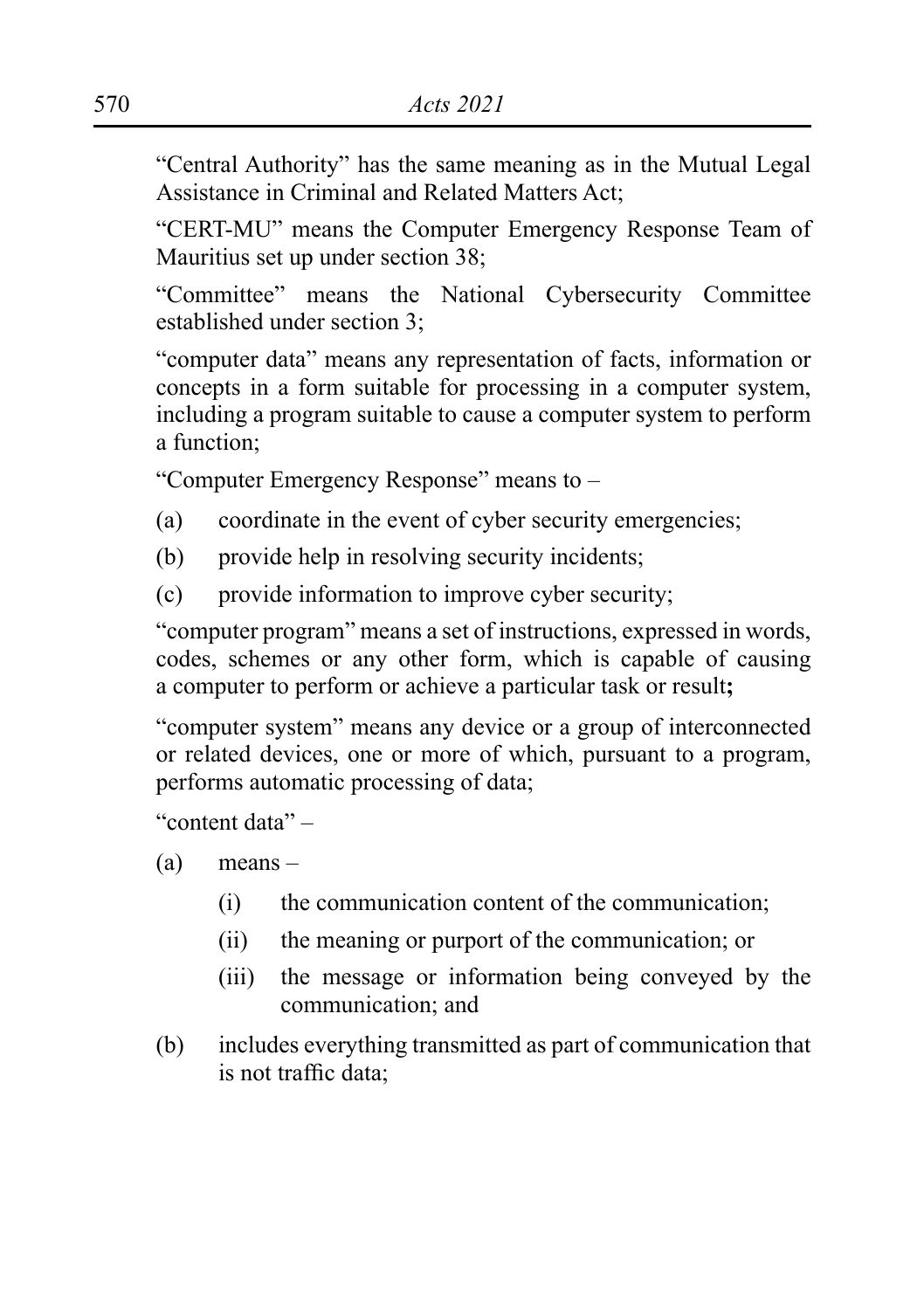"critical information infrastructure" means an asset, facility, system, network or process, whose incapacity, destruction or modification would have –

- (a) a debilitating impact on the availability, integrity or delivery of essential services, including those services whose integrity, if compromised, could result in significant loss of life or casualties; or
- (b) a significant impact on national security, national defence, or the functioning of the State;

"cyberbullying" means any behaviour by means of information and communication technologies, which –

- (a) is repetitive, persistent and intentionally harmful; or
- (b) involves an imbalance of power between the perpetrator and the victim and causes feelings of distress, fear, loneliness or lack of confidence in the victim, and which results in serious physical or psychological harm to the victim, disability of the victim or death of the victim;

"cybersecurity" means protecting information, equipment, device, computer, computer resource, communication device and information stored therein from unauthorised access, use, disclosure, disruption, modification or destruction;

"cybersecurity best practices" means a set of models, frameworks, processes or technologies advised and adopted by peers of cybersecurity;

"cybersecurity incident" means –

- (a) use, disclosure, breach, modification, theft, loss, corruption, or destruction of information;
- (b) interference with information technology operations; or
- (c) interference with system operations;

"cybersecurity policy" means a formal set of rules enforced in order to protect the information and computer system;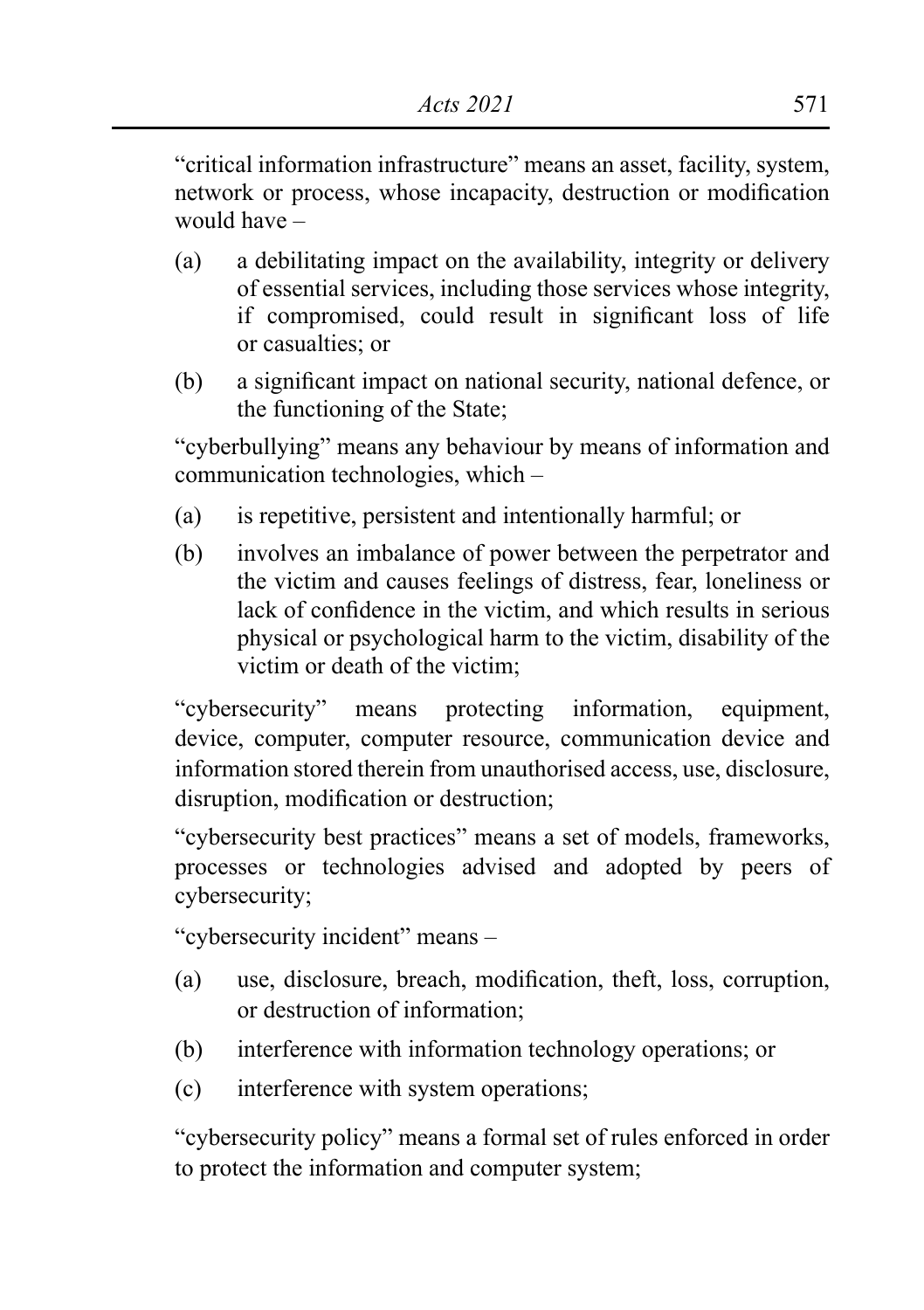"cyber extortion" means a form of cybercrime which occurs when a person uses the internet to demand money or other goods or behaviour from another person by threatening to inflict harm to his person, reputation, or property;

"device" –

- (a) means a unit of physical or virtual hardware or equipment that provides one or more computing functions; and
- (b) includes
	- (i) a computer program, code, software or an application;
	- (ii) a component of a computer system such as, but not limited to a graphic card, memory card, chip or processor;
	- (iii) computer storage component; or
	- (iv) an input and/or output device;

"electronic communication" means the transfer of a sign, signal or computer data of any nature, transmitted in whole or in part by an electrical, digital, magnetic, electromagnetic, optical, wire, wireless, radio, photo electronic or photo optical system or any other similar form;

"fake profile" means an untrue online representation, existent or non-existent;

"function" includes logic, control, arithmetic, deletion, storage and retrieval and communication to, from or within a computer system;

"Global Action on Cybercrime Extended project" refers to the Council of Europe's Glacy project designed to strengthen the capacities of States worldwide on the application of cybercrime legislation and electronic evidence, and of which Mauritius is a priority country;

"harm" includes physical, sexual, psychological, emotional or moral abuse, injury, neglect, ill-treatment, degradation, discrimination, exploitation or impairment of health or development;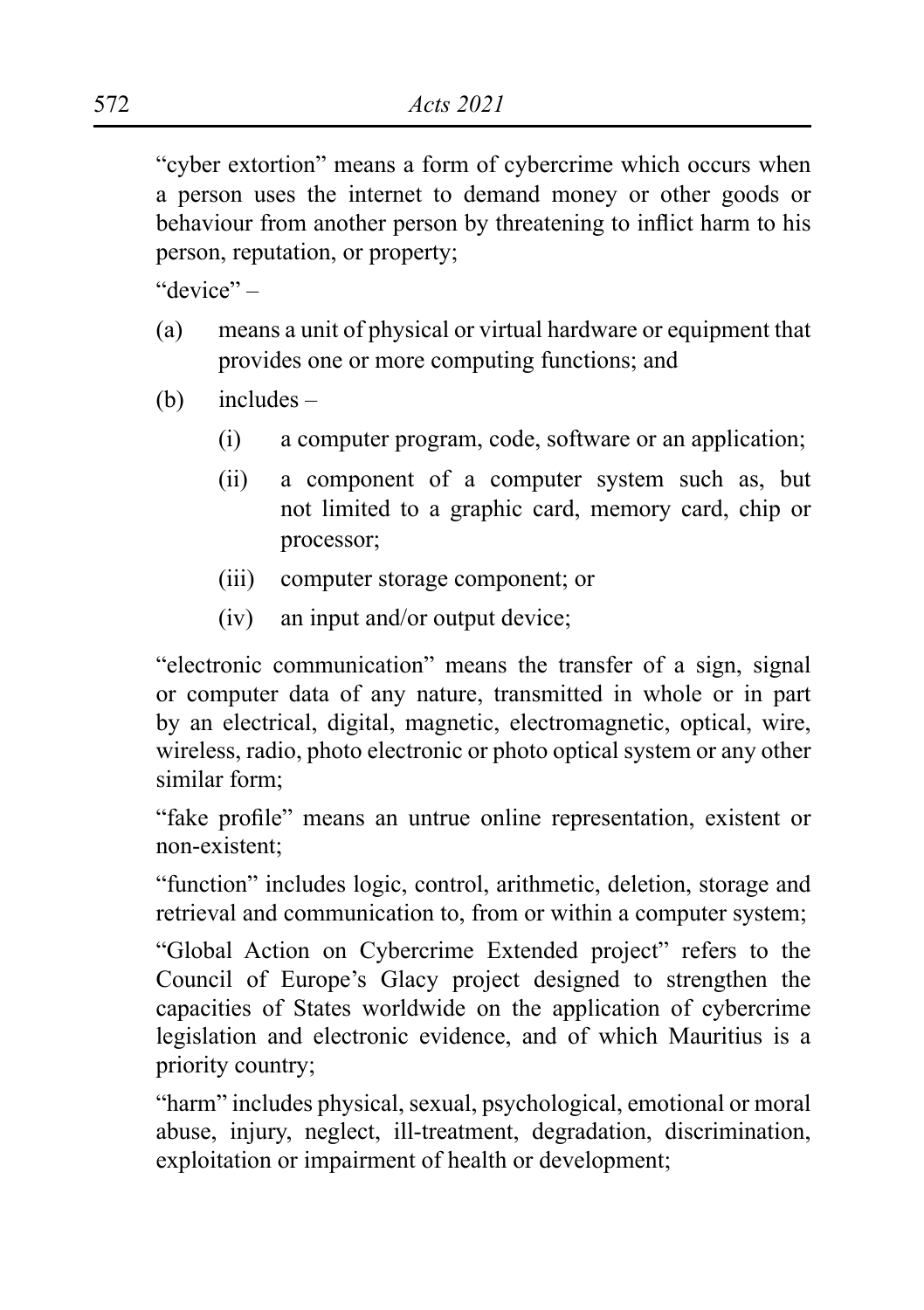"information and communication technologies" has the same meaning as in the Information and Communication Technologies Act;

"intercept", in relation to a function of a computer, includes to monitor, or record a function of a computer, or acquire the substance, its meaning or purport of such function;

"interference", in relation to a computer system, means –

- (a) any impairment to the confidentiality, integrity or availability of computer data;
- (b) corrupting a computer system by any means;
- (c) impairing, by any means, the connectivity, infrastructure or support of a computer system;

"investigatory authority" means the police or any other body lawfully empowered to investigate any offence;

"Minister" means the Minister to whom responsibility for the subject of information technology is assigned;

"Ministry" means the Ministry responsible for the subject of information technology;

"modification" means inputting, transmitting, damaging, deleting, suppressing, altering or modifying computer data;

"netflow" –

- (a) means Internet Protocol network traffic data which includes Internet Protocol source address, Internet Protocol destination address, source port, destination port and protocol type; but
- (b) does not include content data;

"online account" includes accounts or pages on social networking services, search engine services, internet based messaging services or video sharing services;

"password" means any form of authentication that allows access to a computer program, storage medium or computer system;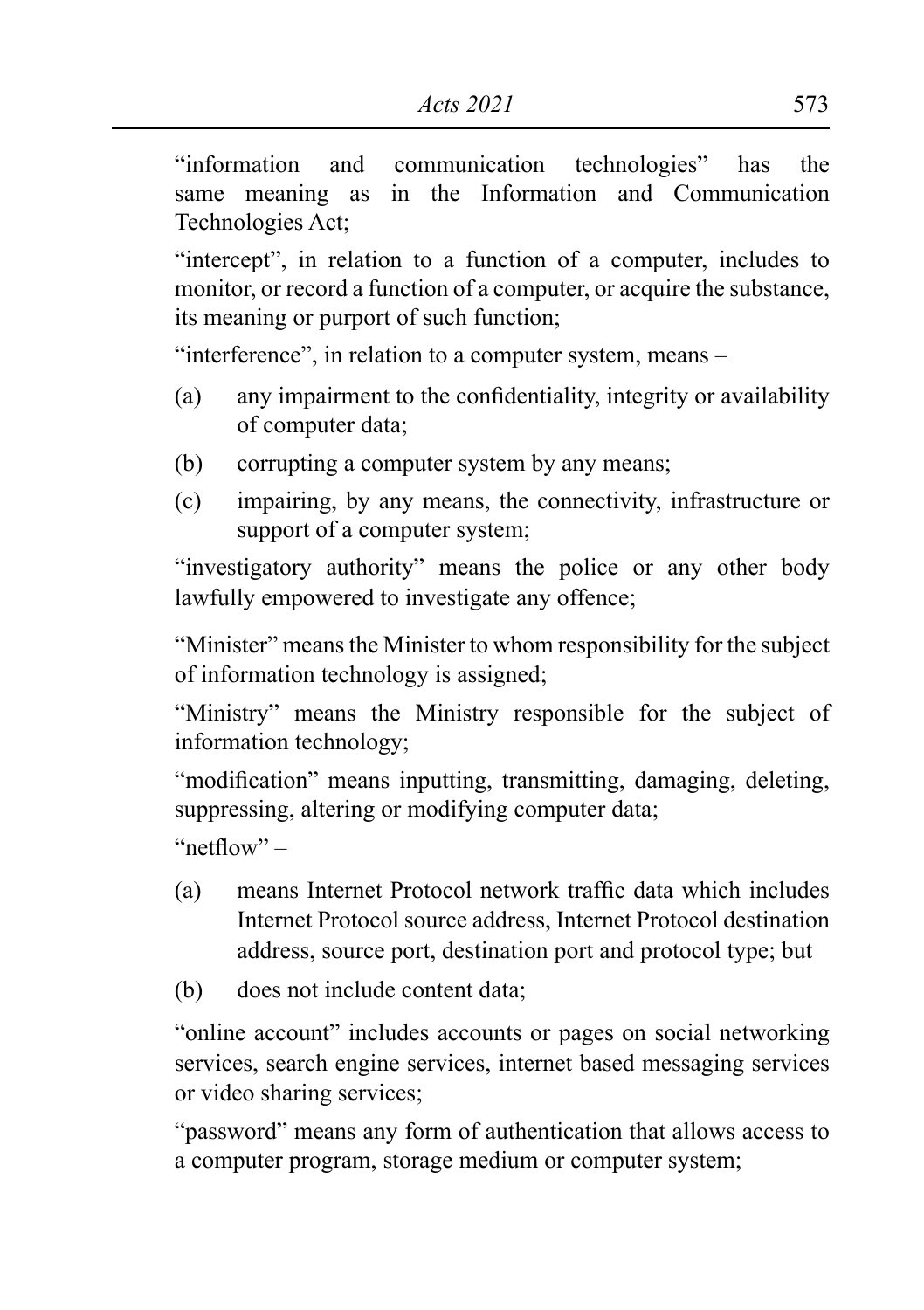"pornography" means –

- (a) the representation in a book, magazine, photograph, film, computer data or any such other media;
- (b) a scene of sexual behaviour in any form,

that is erotic or lewd and is designed to arouse sexual interest;

"property" has the same meaning as in the Asset Recovery Act;

"regulatory authority" means a Government agency responsible for exercising autonomous authority over a critical sector;

"service provider" means –

- (a) a public or private entity that provides to users the ability to communicate by means of a computer system; and
- (b) any other entity that processes or stores computer data on behalf of such communication service or users of such service;

"sexual photograph or film" means –

- (a) an image or video that depicts nudity; or
- (b) a picture of someone who is engaged in sexual behaviour or posing in a sexually provocative way;

"subscriber information" means any information, contained in the form of data or any other form, that is held by a service provider, relating to subscribers, other than traffic or content data, by which can be established –

- (a) the type of the communication service used, the technical provisions taken to use the communication service and the period of the service;
- (b) the subscriber's identity, postal or geographical address, telephone and other access number, billing and payment information, available on the basis of the service agreement or arrangement; or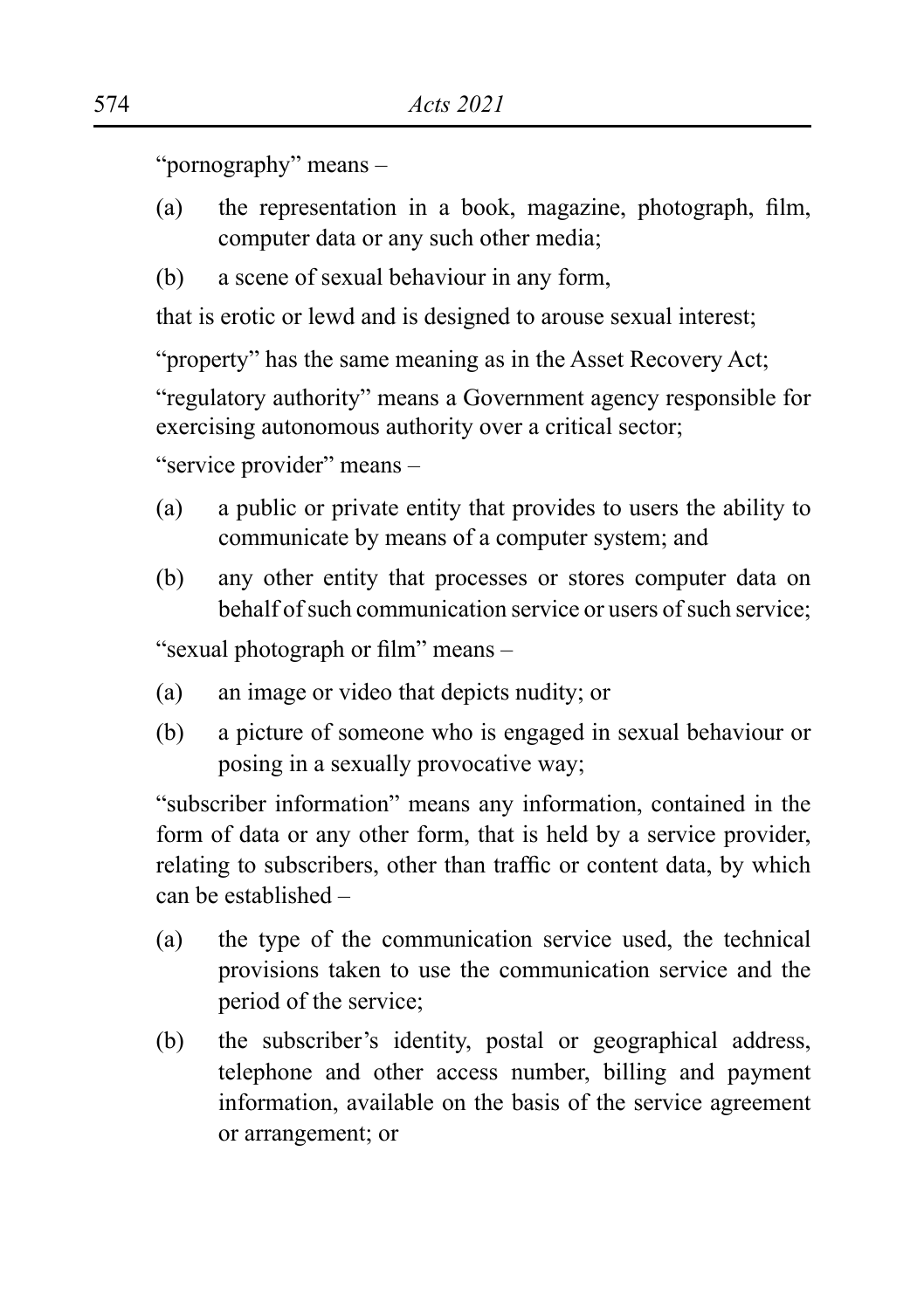(c) any other information on the site of installation of a communication equipment available on the basis of the service agreement or arrangement;

"traffic data" means any computer data relating to a communication by means of a computer system, generated by a computer system that forms a part in the chain of communication, indicating the communication's origin, destination, route, time, date, size, duration, or type of underlying service;

"vulnerability" means a weakness or flaw in a computer system or computer program, that can be exploited, resulting in its adverse or different functioning, other than the intended functions.

## **PART II – THE NATIONAL CYBERSECURITY COMMITTEE**

#### **3. Establishment of National Cybersecurity Committee**

(1) There is established, for the purposes of this Act, the National Cybersecurity Committee.

- (2) The Committee shall comprise
	- (a) a Chairperson, to be appointed by the Prime Minister;
	- (b) a representative of the Prime Minister's Office;
	- (c) a representative of the Ministry;
	- (d) a representative of the Computer Emergency Response Team of Mauritius (CERT-MU);
	- (e) a representative of the Data Protection Office;
	- (f) a representative of the Mauritius Police Force;
	- (g) a representative of the Attorney-General's Office;
	- (h) a representative of the Information and Communication Technologies Authority;
	- (i) a representative of the Bank of Mauritius;
	- (j) a representative of the Financial Services Commission;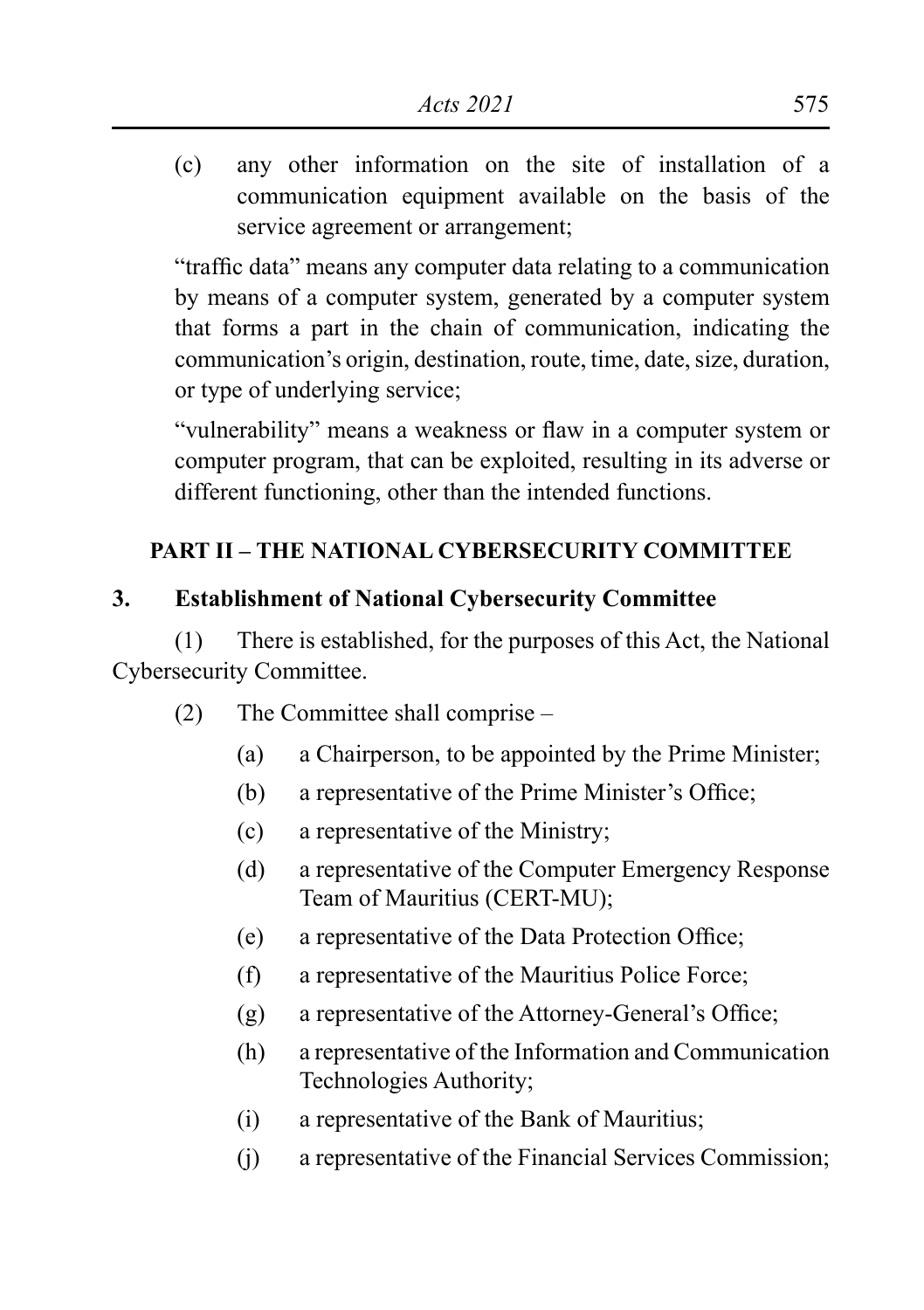- (k) a representative of the Counterterrorism Unit, Prime Minister's Office;
- (l) a representative of the private sector, having experience in the field of cybersecurity and cybercrime, to be appointed by the Minister; and
- (m) a representative of civil society, having experience in the field of cybersecurity and cybercrime, to be appointed by the Minister.

(3) Every member shall be paid such fees or allowances as the Minister may determine.

(4) The Committee may co-opt any person who may be of assistance in relation to any matter before it and the co-opted member shall –

- (a) not have the right to vote at any meeting of the Committee; and
- (b) be paid such fees or allowances as the Committee may determine.

(5) No member shall engage in any activity which may undermine the reputation, confidentiality or integrity of the Committee.

## **4. Functions of Committee**

(1) The Committee shall –

- (a) advise the Government on cybersecurity and cybercrime;
- (b) implement Government policy relating to cybersecurity and cybercrime;
- (c) coordinate all matters relating to cybersecurity and cybercrime;
- (d) receive and act on reports relating to cybersecurity and cybercrime;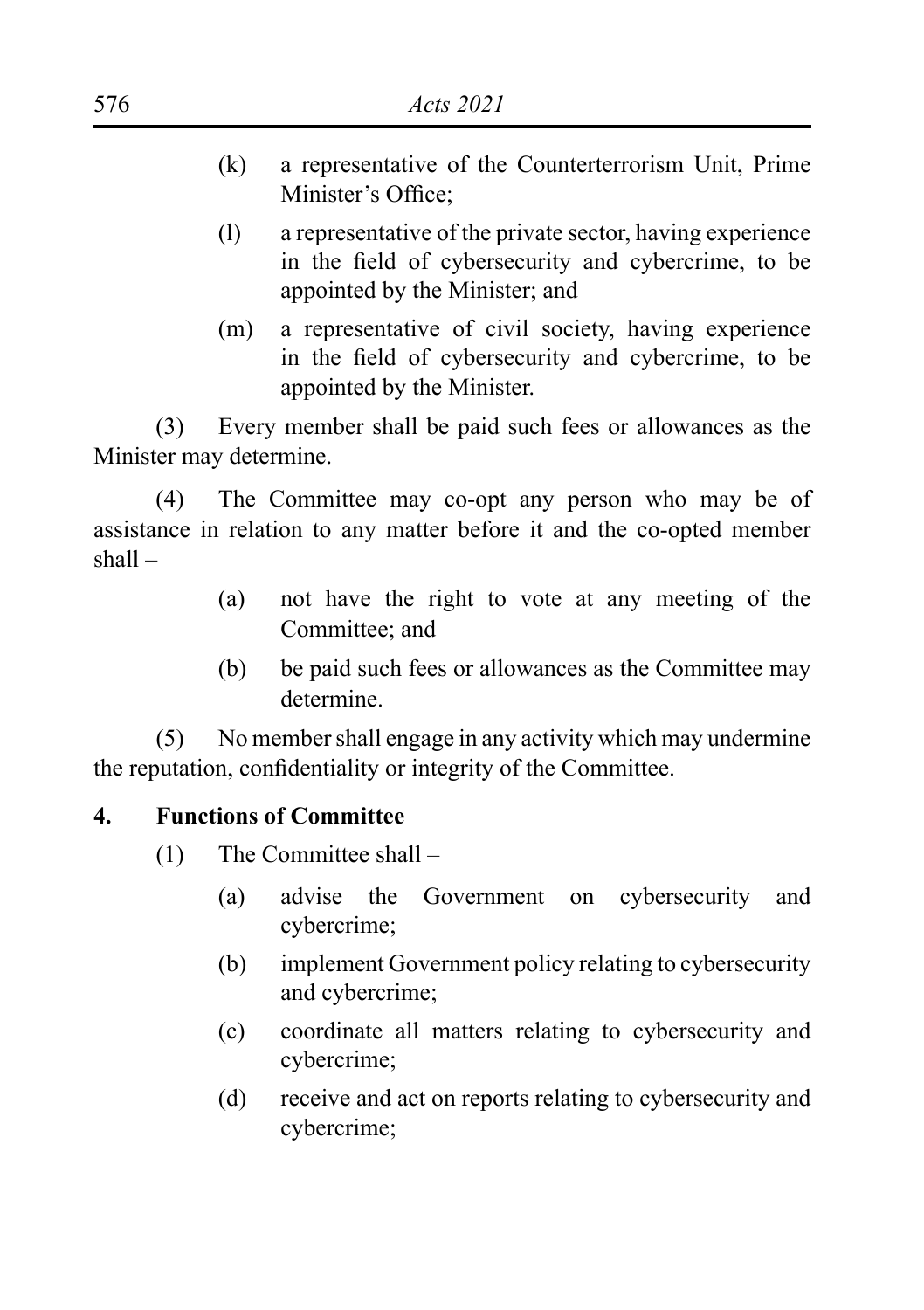- (e) coordinate and facilitate the implementation of a critical information infrastructure protection framework;
- (f) coordinate the collection and analysis of internal and external cyber threats, and response to cyber incidents that threaten the Mauritian cyberspace;
- (g) cooperate with computer incident response teams and other relevant bodies, locally and internationally, on response to cyber threats and cybersecurity incidents;
- (h) establish cybersecurity best practices and standards for critical information infrastructures;
- (i) promote capacity building on the prevention, detection and mitigation of cyber threats;
- (j) perform any other relevant function conferred on it under this Act or any other law.

(2) Subject to the other provisions of this Act, the Committee shall regulate its meetings and proceedings in such manner as it may determine.

## **5. Meetings of Committee**

(1) (a) The Committee shall meet as often as is necessary, but at least once every 2 months.

(b) A meeting of the Committee shall be held at such time and place as the Chairperson may determine.

(2) At any meeting of the Committee, 7 members shall constitute a quorum.

(3) The Chairperson shall convene a meeting on a request made by at least 5 members.

(4) (a) The Ministry shall, in consultation with the Chairperson, appoint a Secretary to the Committee.

- (b) The Secretary shall
	- (i) prepare and attend every meeting of the Committee;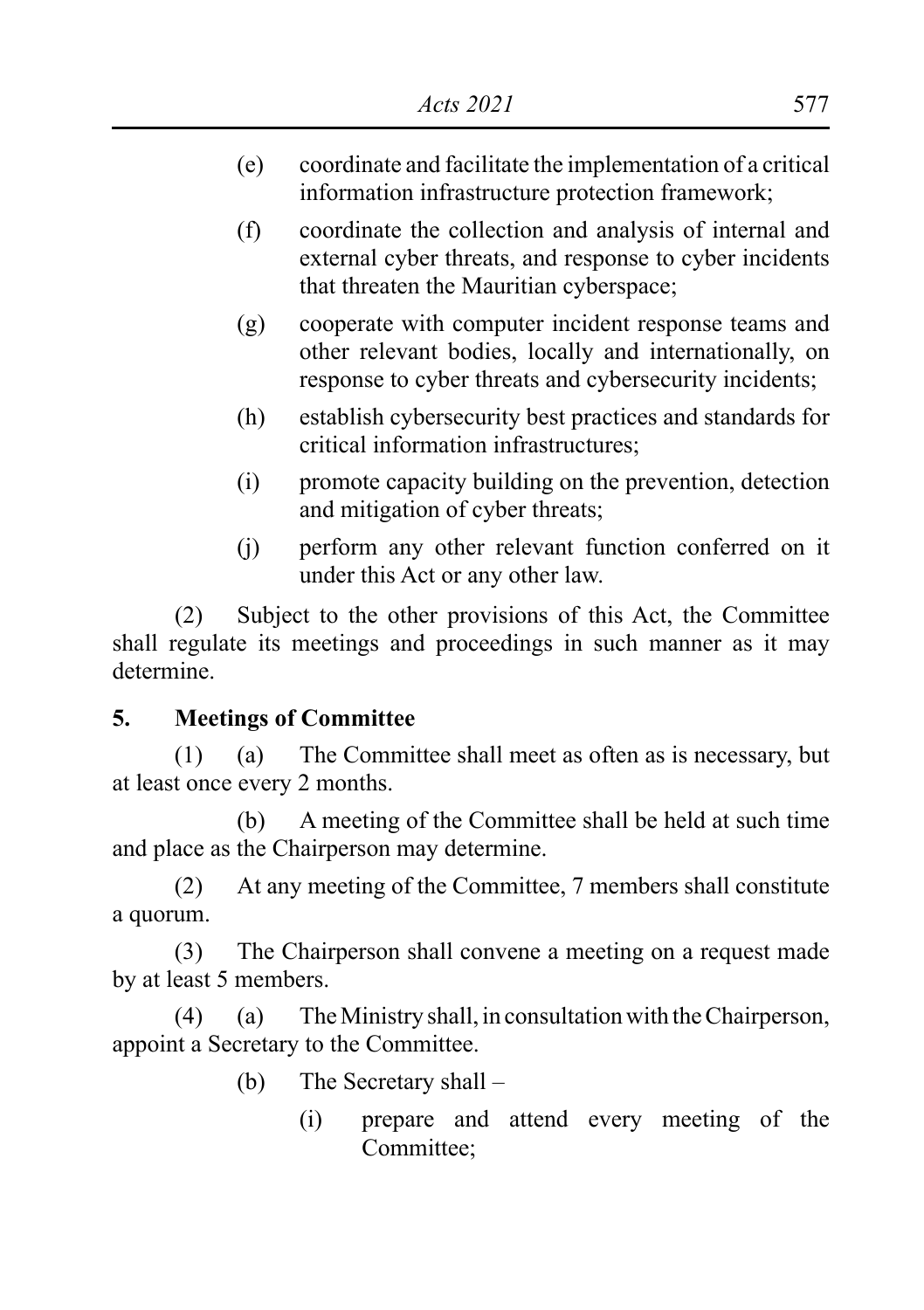- (ii) keep minutes of proceedings of any meeting of the Committee; and
- (iii) have such other duties as may be conferred upon him by the Committee.

(5) The Committee shall regulate its meetings and proceedings in such manner as it may determine.

#### **6. Reports by Committee**

(1) The Committee shall submit reports to the Minister on a quarterly basis or whenever required.

(2) The Minister may, where he considers appropriate, refer to Cabinet any matter referred to him under subsection (1).

(3) The Minister may, where he considers appropriate, refer any matter referred to him under subsection (1) to the police for enquiry.

#### **PART III – OFFENCES**

#### **7. Unauthorised access to computer data**

(1) Subject to subsection (2), any person who gains unauthorised access to any program or data held in a computer system shall commit an offence and shall, on conviction, be liable to a fine not exceeding one million rupees and to penal servitude for a term not exceeding 10 years.

(2) Access by a person to a computer system shall be unauthorised where the person –

- (a) is not entitled to control access of the kind in question; and
- (b) is not authorised to access of the kind in question by any person who is so entitled.

(3) For the purpose of this section, it is immaterial that the unauthorised access is not directed at –

- (a) any particular program or data;
- (b) a program or data of any kind; or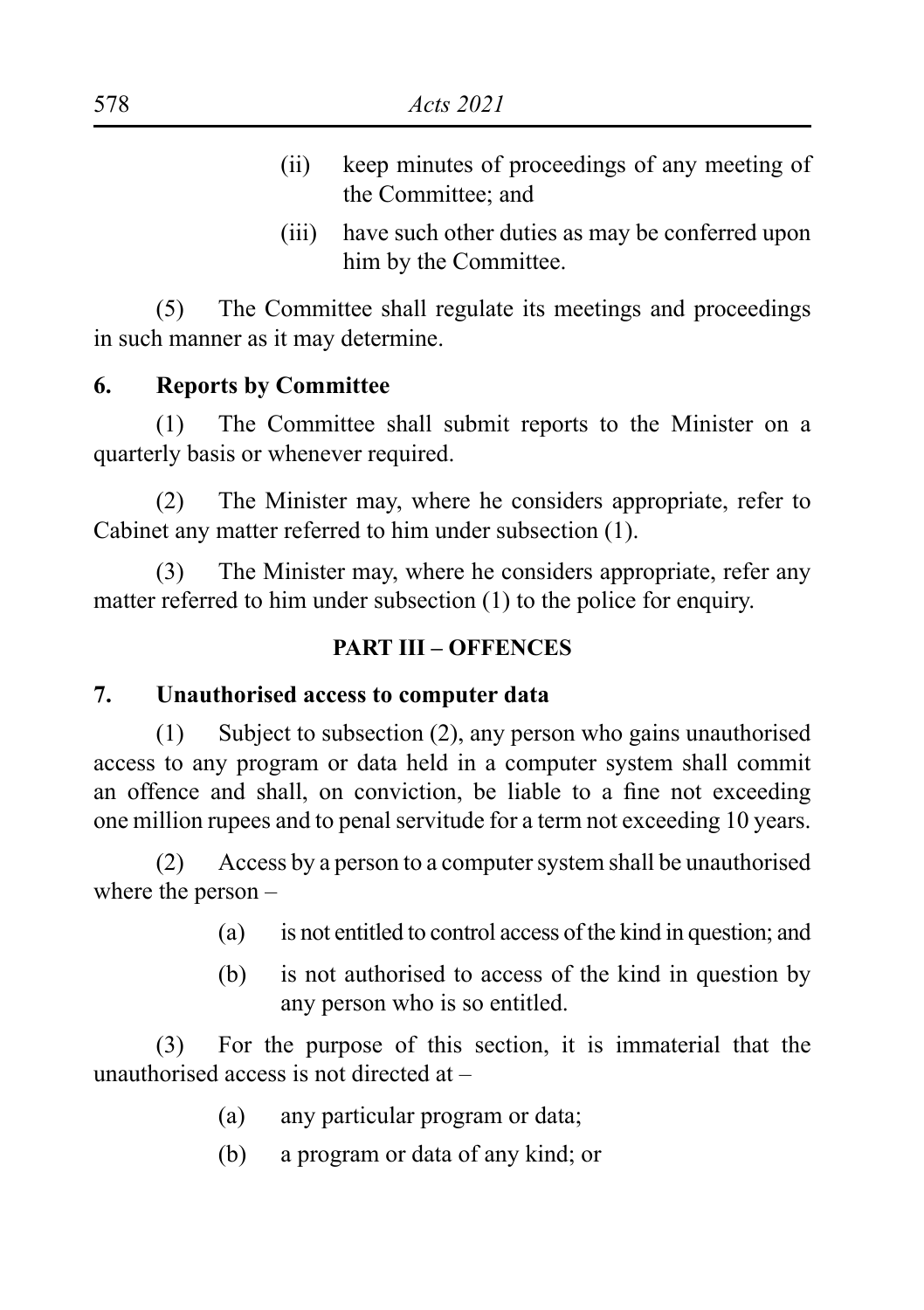- (c) a program or data held in any particular computer system.
- (4) A person shall not be liable under subsection (1) where
	- (a) he is a person with a right to control the operation or use of the computer system and exercises such right in good faith;
	- (b) he has the express or implied consent of the person empowered to authorise him to have such an access;
	- (c) he has reasonable grounds to believe that he had such consent as specified in paragraph (b);
	- (d) he is acting pursuant to measures that can be taken under Part IV of this Act; or
	- (e) he is acting in reliance of any statutory power arising under any enactment for the purpose of obtaining information, or of taking possession of, any document or other property.

## **8. Unauthorised interception of computer service**

(1) Subject to subsection (4), any person who, by any technical means, wilfully intercepts or causes to be intercepted without authorisation, any computer data, or electromagnetic emissions carrying computer data, or non-public transmissions to, from or within, a computer system shall commit an offence and shall, on conviction, be liable to a fine not exceeding one million rupees and to penal servitude for a term not exceeding 10 years.

(2) Where, as a result of the commission of an offence under subsection (1), the operation of the computer system is impaired, or transmitted computer data is suppressed or modified, a person convicted of such offence shall be liable to a fine not exceeding one million rupees and to penal servitude for a term not exceeding 20 years.

(3) For the purpose of this section, it is immaterial that the unauthorised access or interception is not directed at –

(a) any particular program or data;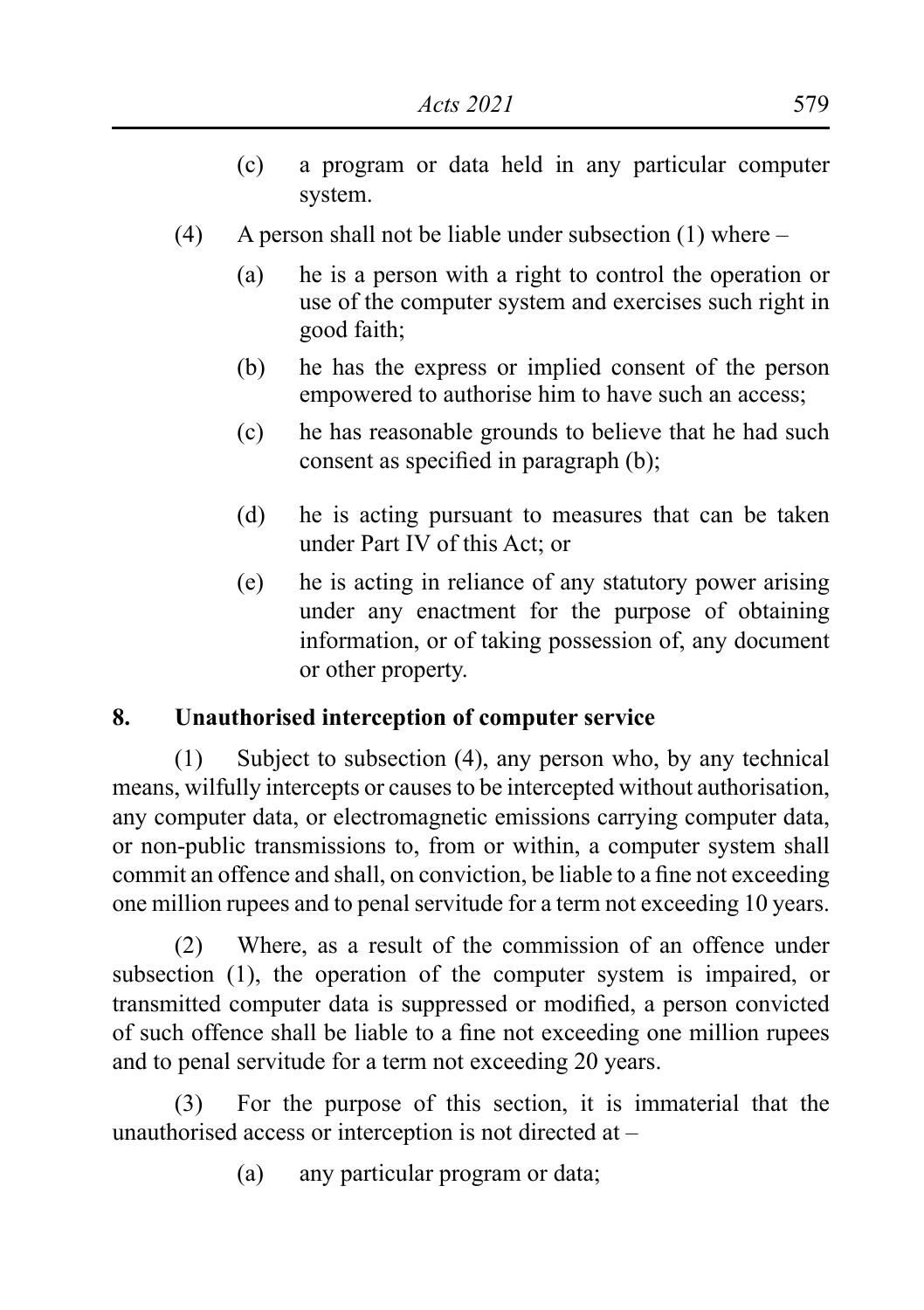- (b) a program or data of any kind; or
- (c) a program or data held in any particular computer system.
- (4) A person shall not be liable under subsection (1) where he
	- (a) has obtained prior consent of both the person who sent the data and the intended recipient of such data;
	- (b) is acting in reliance on any statutory power;
	- (c) is acting in the performance of his lawful duties, contractual obligations or is discharging any legal obligation.

#### **9. Unauthorised interference**

(1) Any person who, intentionally and without authorisation, hinders the functioning of a computer system by inputting, transmitting, damaging, deleting, deteriorating, altering or suppressing computer data shall commit an offence and shall, on conviction, be liable to a fine not exceeding one million rupees and to penal servitude for a term not exceeding 10 years.

(2) For the purpose of this section, an interference is unauthorised if the person whose act causes the interference –

- (a) is not entitled to cause that interference;
- (b) does not have consent to interfere from a person who is so entitled.

(3) A person who commits an offence under subsection (1) which –

- (a) results in financial loss to any person or organisation;
- (b) threatens national security;
- (c) causes reputational damage to any person;
- (d) causes physical or mental injury to, or the death of, any person;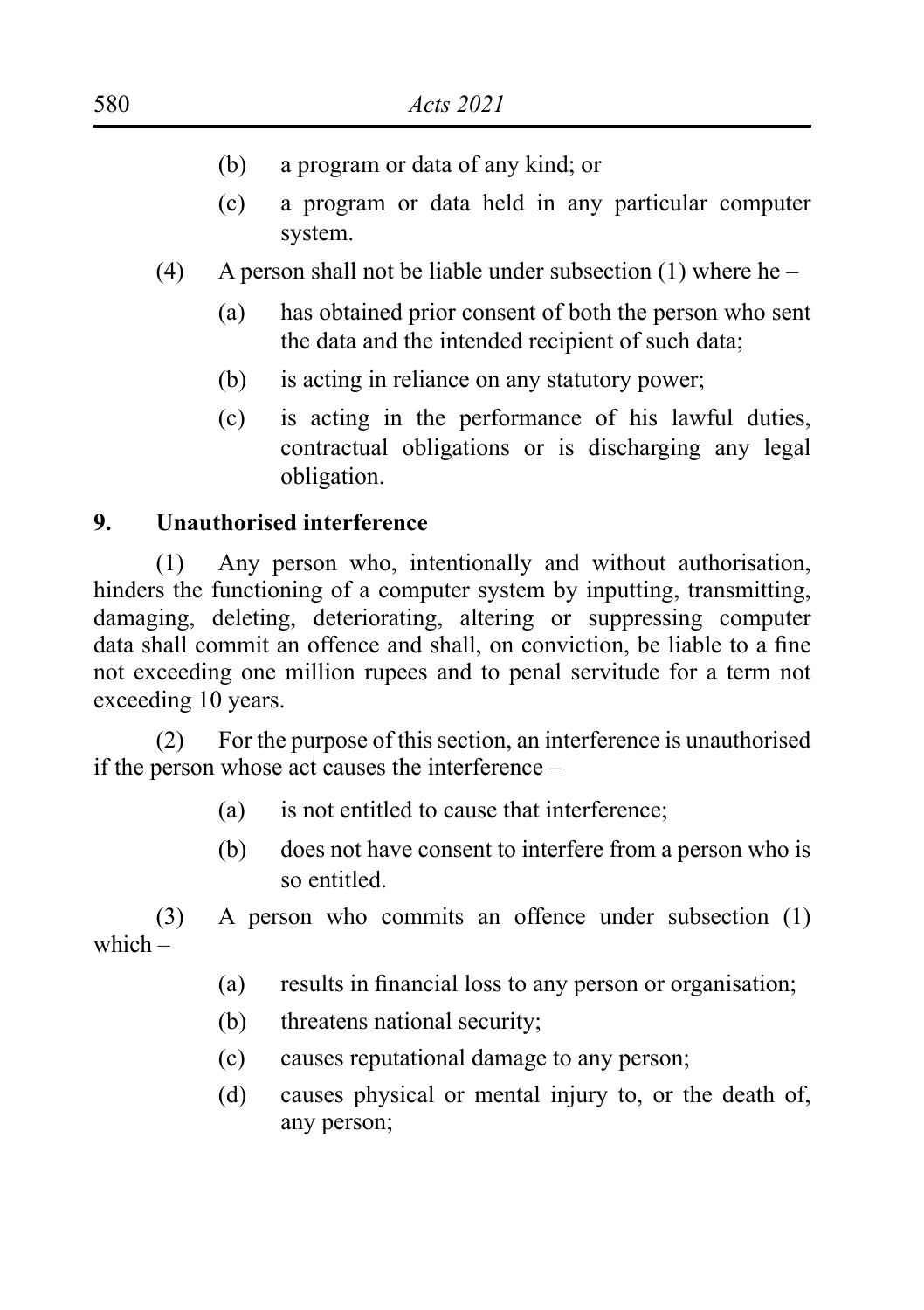- (e) causes, directly or indirectly, degradation, failure, interruption or obstruction of the operation of a computer system; or
- (f) threatens public health or public safety,

shall, on conviction, be liable to a fine not exceeding one million rupees and to penal servitude for a term not exceeding 20 years.

(4) For the purpose of this section, it is immaterial whether or not the unauthorised interference is directed at –

- (a) any particular computer system, program or data;
- (b) a program or data of any kind; or
- (c) a program or data held in any particular computer system.

(5) For the purpose of this section, it is immaterial whether an unauthorised interference or any intended effect of it is permanent or temporary.

## **10. Access with intent to commit offences**

Any person who, intentionally and without authorisation, gains access to any computer program or computer data held in a computer system with intent to commit an offence shall commit an offence and shall, on conviction, be liable to a fine not exceeding one million rupees and to penal servitude for a term not exceeding 20 years.

## **11. Unauthorised modification of computer data**

(1) Subject to subsection (3), any person who, intentionally and without authorisation, modifies computer data shall commit an offence and shall, on conviction, be liable to a fine not exceeding one million rupees and penal servitude for a term not exceeding 20 years.

(2) Where, as a result of the commission of an offence under this section –

- (a) the operation of the computer system;
- (b) access to any computer program or computer data held in any computer; or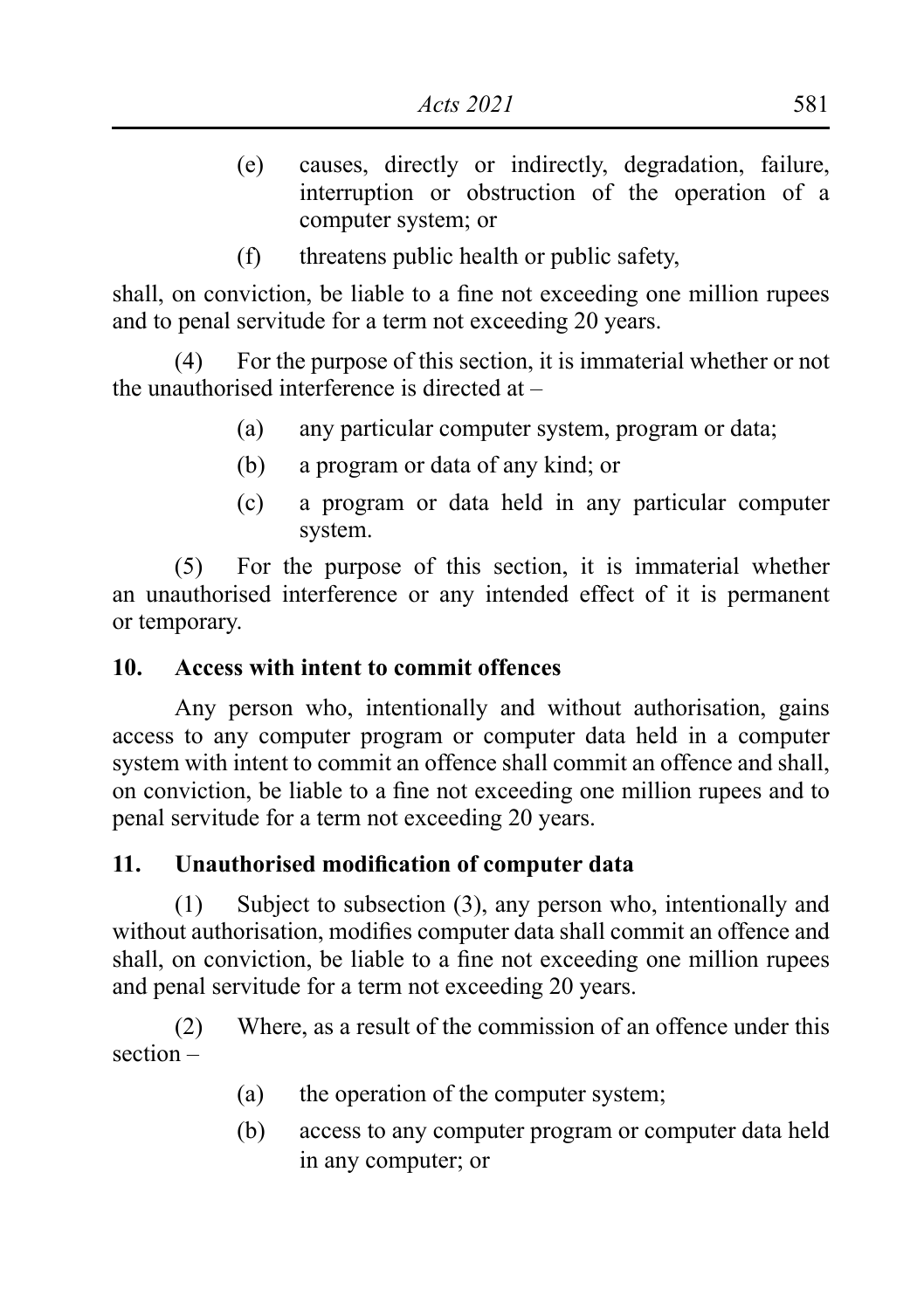(c) the operation of any computer program or the reliability of any such computer data,

is suppressed, modified or otherwise impaired, a person who is convicted of the offence shall be liable to a fine not exceeding one million rupees and to penal servitude for a term not exceeding 20 years.

- $(3)$  A modification is unauthorised if
	- (a) the person whose act causes it is not himself entitled to determine whether the modification should be made; and
	- (b) he does not have consent to the modification from any person who is so entitled.

(4) For the purpose of this section, it is immaterial whether an unauthorised modification, or any intended effect of it, is permanent or temporary.

# **12. Unauthorised disclosure of password**

Any person who, intentionally and without authorisation, discloses any password, access code, biometric authentication, token, two-factor authentication, multi-factor authentication or any other means of gaining access to any computer program or computer data held in any computer system for its production, sale, procurement for use, import or distribution shall commit an offence and shall, on conviction, be liable to a fine not exceeding one million rupees and to penal servitude for a term not exceeding 10 years.

## **13. Unlawful possession of devices and computer data**

(1) Any person who intentionally manufactures, sells, procures for use, imports, distributes or otherwise makes available, a computer system, computer data or any other device, designed or adapted primarily for the purpose of committing any offence under this Act shall commit an offence.

(2) Any person who intentionally and without authorisation, receives or is in possession of devices and computer data under subsection (1) shall commit an offence.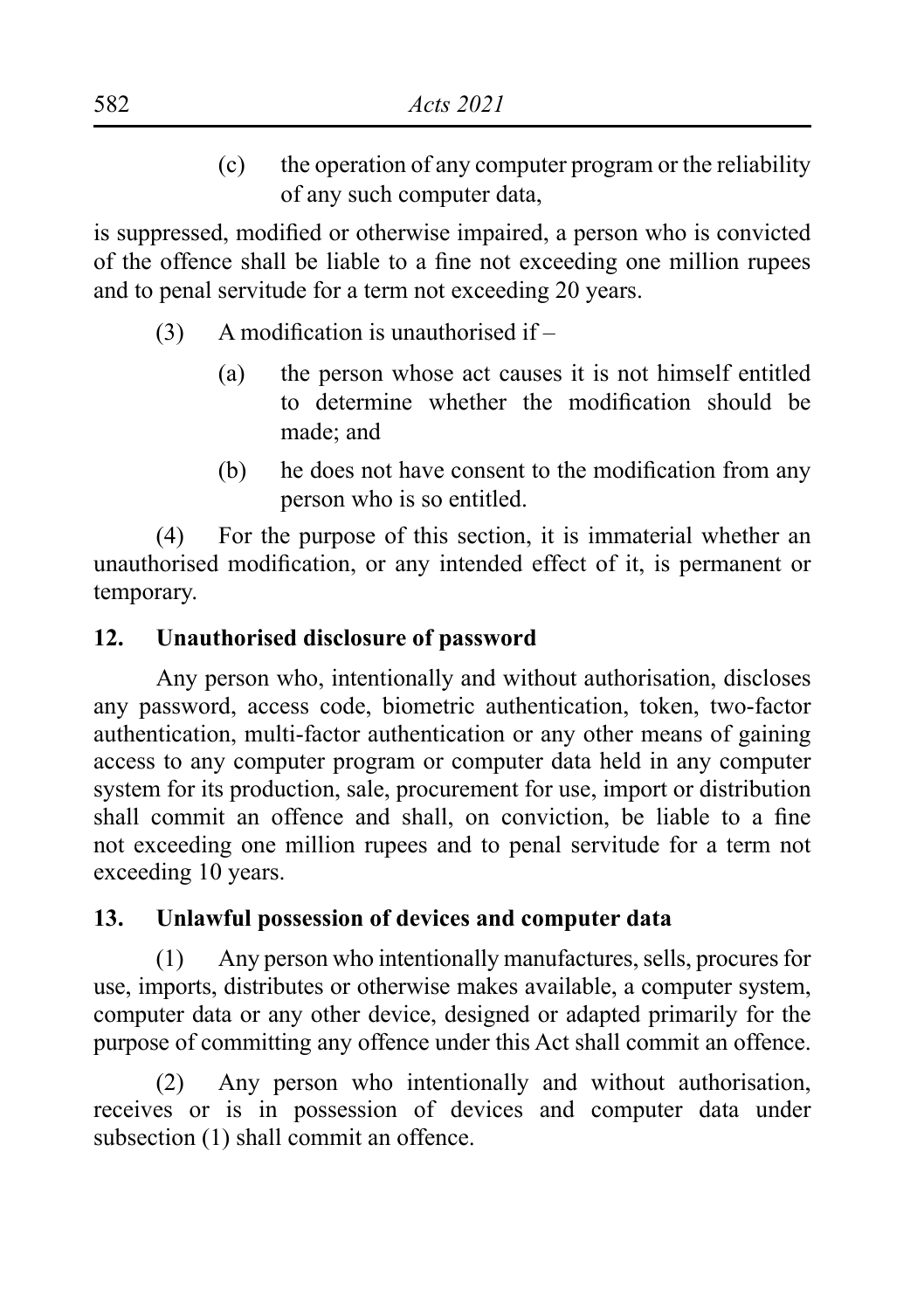(3) Any person who commits an offence under this section shall, on conviction, be liable to a fine not exceeding one million rupees and to penal servitude for a term not exceeding 10 years.

(4) In this section –

"possession of any computer data" includes –

- (a) having possession of a computer system or device that holds or contains the computer data or computer program;
- (b) having possession of a document in which the computer data or computer program is recorded; or
- (c) having control of computer data or computer program that is in the possession of another person.

## **14. Electronic fraud**

Any person who, intentionally and without authorisation, causes loss of property to another person by –

- (a) any input, alteration, deletion or suppression of data; or
- (b) any interference with the functioning of a computer system,

to procure for himself or another person any form of advantage shall commit an offence and shall, on conviction, be liable to a fine not exceeding one million rupees and to penal servitude for a term not exceeding 20 years.

# **15. Computer-related forgery**

(1) Any person who, intentionally and without authorisation, inputs, alters, deletes, or suppresses computer data, resulting in inauthentic data, with the intent that it be considered or acted upon for legal purposes as if it were authentic, regardless of whether or not the data is directly readable and intelligible, shall commit an offence and shall, on conviction, be liable to fine not exceeding one million rupees and to penal servitude for a term not exceeding 10 years.

(2) A person who performs the acts described under subsection  $(1)$  –

(a) for wrongful gain;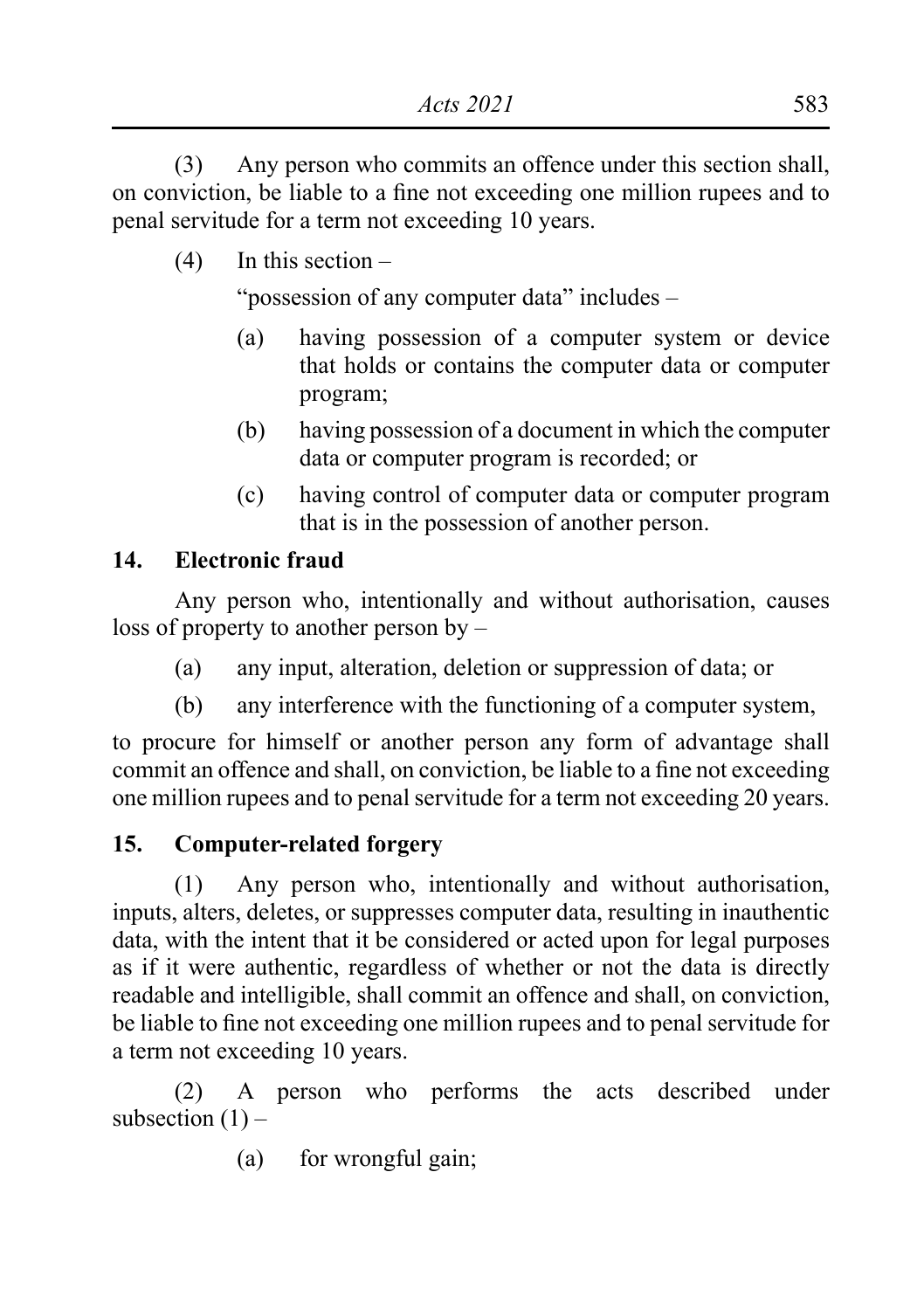- (b) for wrongful loss to another person; or
- (c) for any benefit for oneself or for another person,

shall, on conviction, be liable to a fine not exceeding one million rupees and to penal servitude for a term not exceeding 20 years.

#### **16. Misuse of fake profile**

Any person who individually, or with other persons, makes use of a fake profile to cause harm shall commit an offence and shall, on conviction, be liable to a fine not exceeding one million rupees or to penal servitude for a term not exceeding 20 years.

#### **17. Cyberbullying**

Any person who, individually or with other persons, commits cyberbullying, shall commit an offence and shall, on conviction, be liable to a fine not exceeding one million rupees and to penal servitude for a term not exceeding 20 years.

#### **18. Cyber extortion**

Any person who engages in cyber extortion shall commit an offence and shall, on conviction, be liable to a fine not exceeding one million rupees and to penal servitude for a term not exceeding 20 years.

#### **19. Revenge pornography**

Any person who, by means of a computer system, discloses or publishes a sexual photograph or film without the consent of the person who appears in the photograph or film, and with the intention of causing that person distress, shall commit an offence and shall, on conviction, be liable to a fine not exceeding one million rupees and to penal servitude for a term not exceeding 20 years.

#### **20. Cyberterrorism**

(1) Any person who intentionally accesses or causes to be accessed a computer system or network for the purpose of carrying out an act of terrorism, shall commit an offence and shall, on conviction, be liable to a fine not exceeding one million rupees and to penal servitude for a term not exceeding 20 years.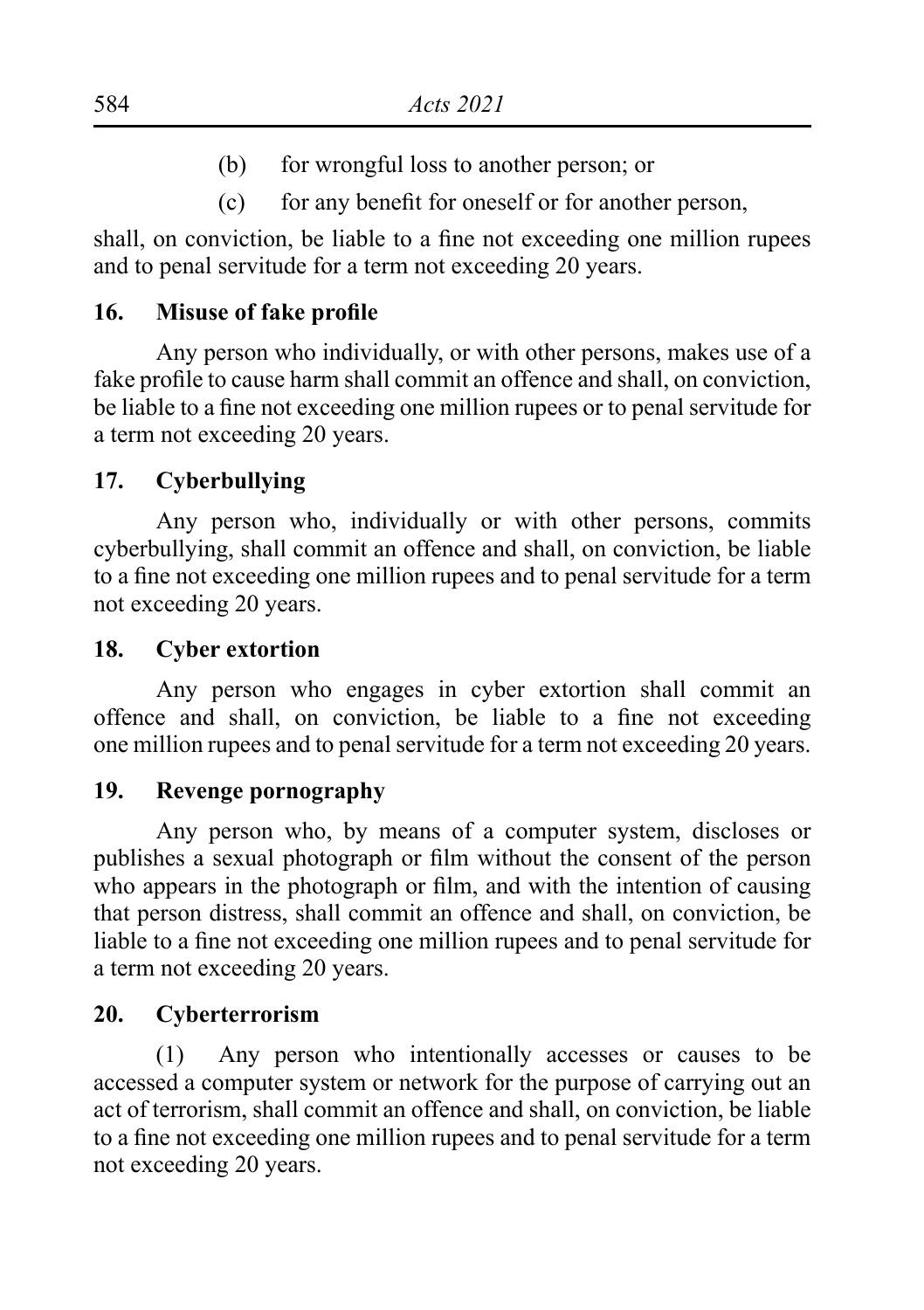(2) In this section –

"act of terrorism" has the same meaning as in the Prevention of Terrorism Act.

# **21. Infringement of copyright and related rights**

(1) Any person who, without the express authorisation of the author or owner of the copyright –

- (a) attempts to use, publish or distribute another person's work for commercial purpose, through a computer system;
- (b) downloads movies, music files or pirated software applications for gain or against remuneration; or
- (c) posts a copyrighted work such as writing or graphics, online for gain or against remuneration,

shall commit an offence.

- (2) Any person convicted under subsection (1) shall, on
	- (a) a first conviction, be liable to a fine not exceeding 300,000 rupees and to imprisonment for a term not exceeding 2 years;
	- (b) a second or subsequent conviction, be liable to a fine not exceeding 500,000 rupees and to imprisonment for a term not exceeding 8 years.

# **22. Increased penalty for offences involving critical information infrastructure**

Any person who commits an offence specified in sections 7, 8, 9, 10 and 11 on a critical information infrastructure shall, on conviction, be liable to a fine not exceeding 2 million rupees and to imprisonment for a term not exceeding 25 years.

# **23. Failure to moderate undesirable content**

(1) It shall be the responsibility of the administrator of an online account to moderate and control undesirable content that has been brought to his attention by an investigatory authority.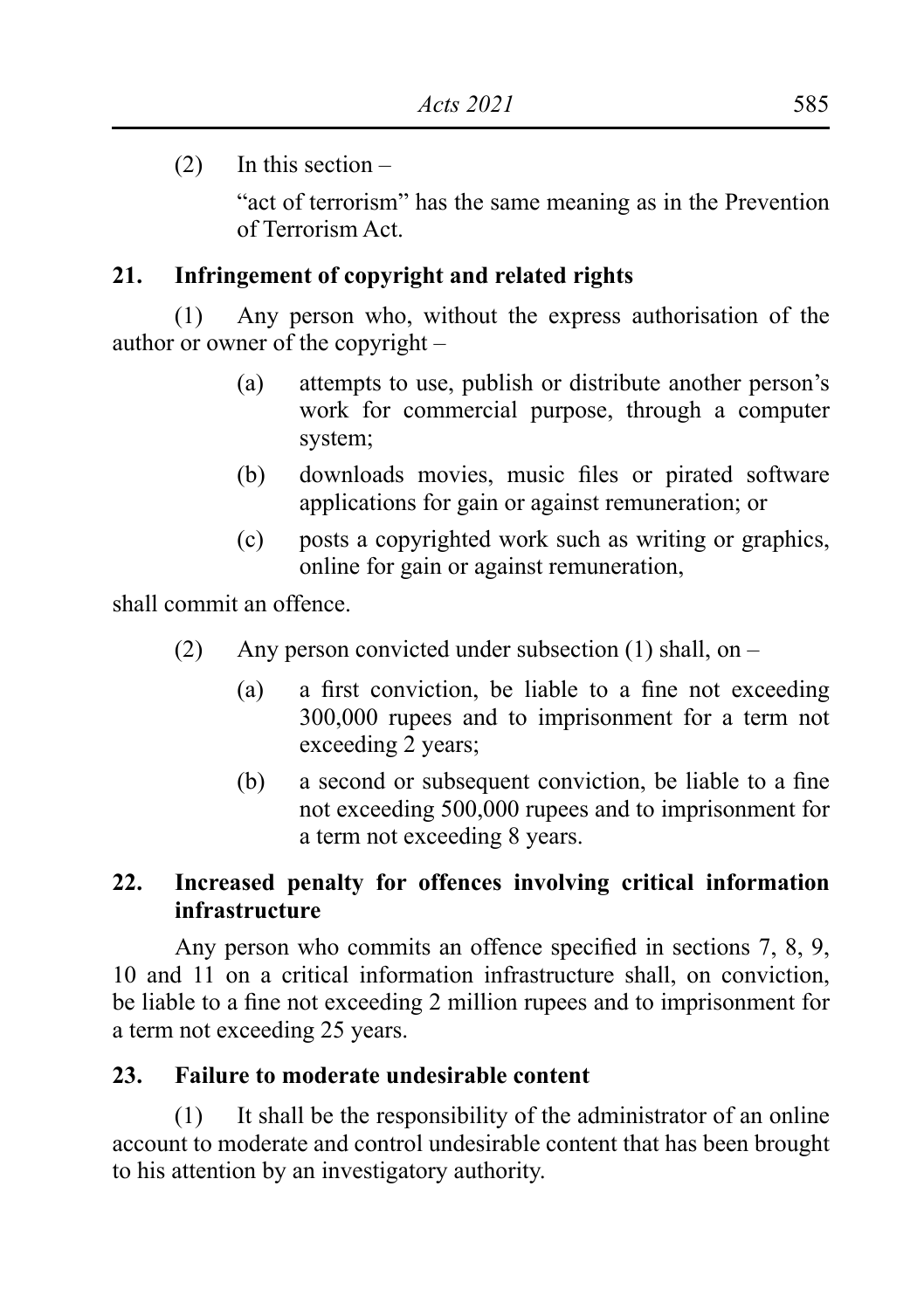(2) Any person who contravenes subsection (1) shall commit an offence and shall, on conviction, be liable to a fine not exceeding one million rupees and to penal servitude for a term not exceeding 20 years.

(3) For the purpose of this section –

"undesirable content" includes any online content that –

- (a) is deceptive or inaccurate, posted with intent to defame, threaten, abuse or mislead the public;
- (b) threatens public health or public safety;
- (c) threatens national security; or
- (d) promotes racism.

# **24. Disclosure of details of an investigation**

(1) No person shall disclose any detail of a criminal investigation under this Act and the investigation shall be kept confidential.

(2) Any person who contravenes subsection (1) shall commit an offence and shall, on conviction, be liable to a fine not exceeding one million rupees and to penal servitude for a term not exceeding 20 years.

- (3) A person shall not be liable under subsection (2) where he
	- (a) is acting in reliance of any statutory power; or
	- (b) is acting in the performance of his lawful duties, contractual obligation or in the discharge of any legal obligation.

# **25. Obstruction of investigation**

(1) Any person who destroys, deletes, alters, conceals, modifies or renders computer data meaningless, ineffective or useless with intent to obstruct or delay an investigation shall commit an offence and shall, on conviction, be liable to a fine not exceeding one million rupees and to penal servitude for a term not exceeding 20 years.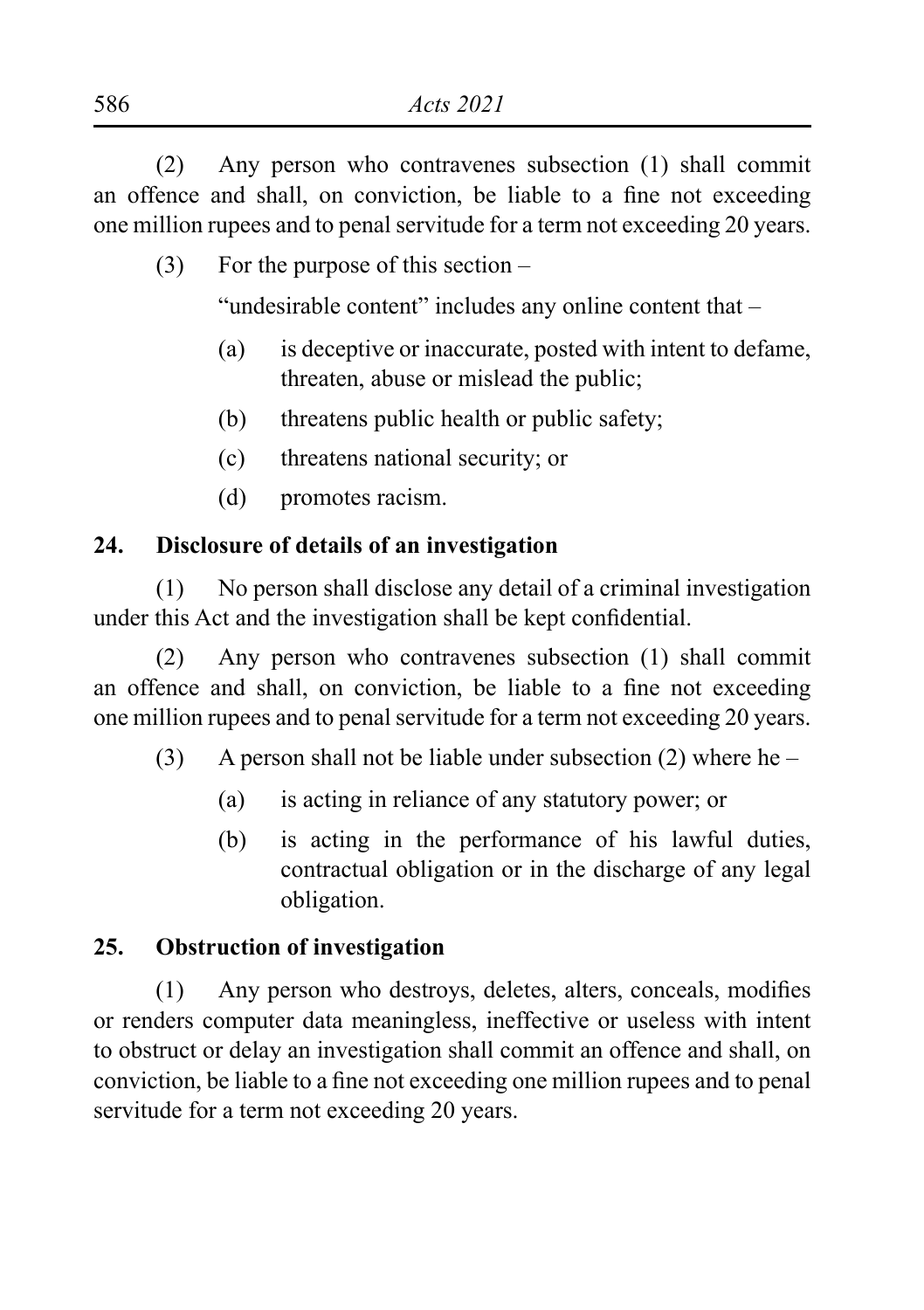(2) Any person who prevents the execution of, or fails to comply with, an order issued under this Act shall commit an offence and shall, on conviction, be liable to a fine not exceeding one million rupees and to penal servitude for a term not exceeding 20 years.

- (3) A person shall not be liable under subsection (1) where he
	- (a) is acting in reliance of any statutory power; or
	- (b) is acting in the performance of his lawful duties, contractual obligation or in the discharge of any legal obligation.

## **PART IV – INVESTIGATION PROCEDURES**

## **26. Expedited preservation and partial disclosure of traffic data**

(1) Where an investigatory authority has reasonable grounds to believe that–

- (a) any specified traffic data stored in any computer system or device, or by means of a computer system, is reasonably required for the purpose of a criminal investigation; and
- (b) there is a risk that the traffic data may be modified, lost, destroyed or rendered inaccessible,

the investigatory authority shall serve a notice on the person who is in possession or control of the traffic data, requiring the person to  $-$ 

- (i) undertake expeditious preservation of such available traffic data regardless of whether one or more service providers were involved in the transmission of that communication; or
- (ii) disclose required traffic data concerning that communication in order to identify the service providers and the path through which communication was transmitted.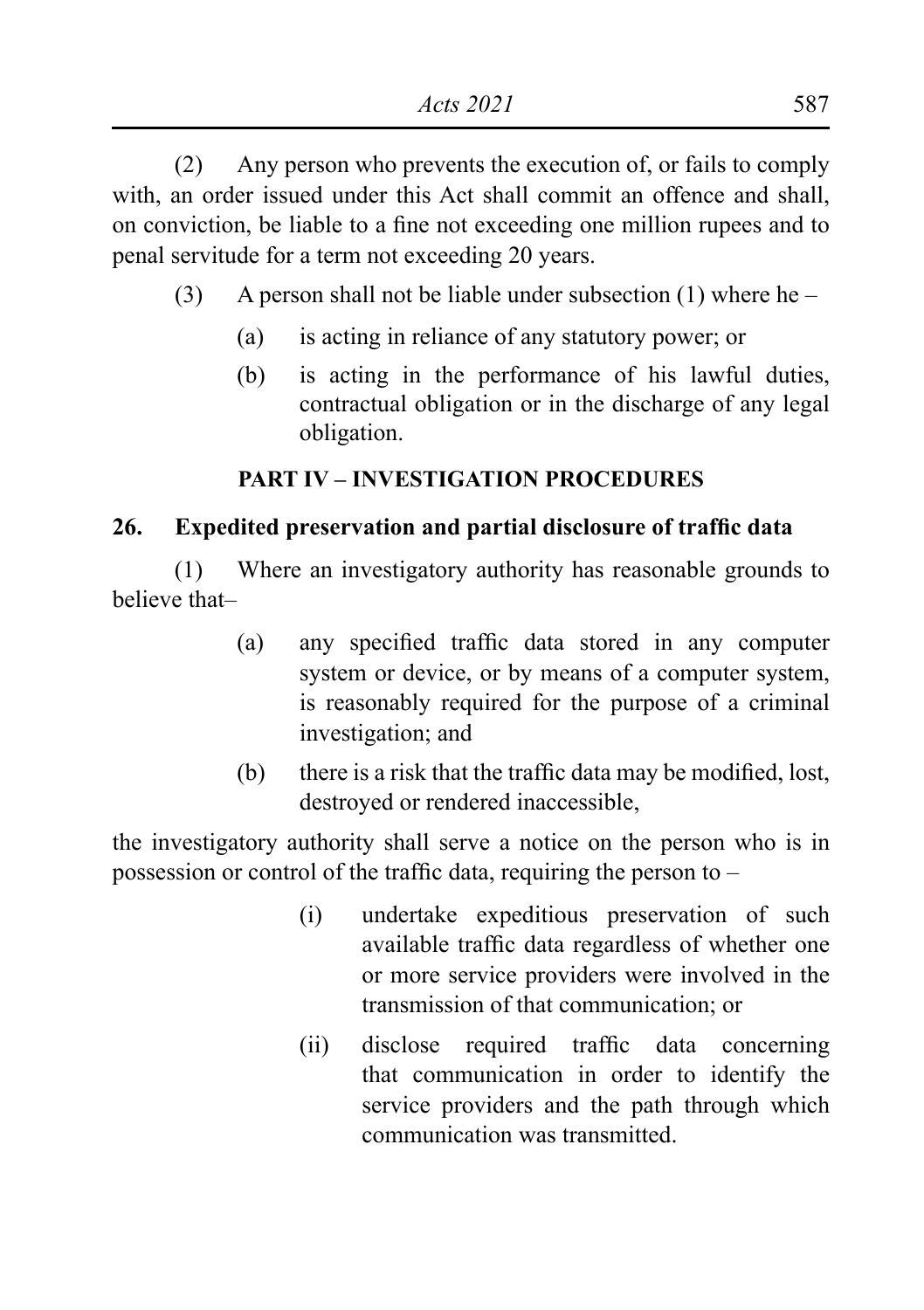(2) The data specified in the notice referred to in subsection  $(1)$ shall be preserved and its integrity shall be maintained for a period not exceeding 90 days.

(3) The period of preservation and maintenance of integrity may be extended for a period exceeding 90 days if, on an application by the investigatory authority to the Judge in Chambers, the Court is satisfied that –

- (a) an extension of the period of preservation is reasonably required for the purpose of an investigation or prosecution;
- (b) there is a real risk that the traffic data may be modified, lost, destroyed or rendered inaccessible.

(4) The person in possession or control of the traffic data shall be responsible to preserve the data specified –

- (a) for the period specified in the notice for preservation and maintenance of integrity, or for any extension thereof permitted by the Court; and
- (b) for the period specified to keep confidential any preservation ordered under this section.

## **27. Production order**

(1) Where the disclosure of data is required for the purpose of a criminal investigation or prosecution of an offence, an investigatory authority may make an application to the Judge in Chambers for an order compelling –

- (a) a person in the territory of Mauritius to submit specified data in that person's possession or control, which is stored in a computer system or device;
- (b) any service provider offering its services in the territory of Mauritius to submit subscriber information in relation to such services in that service provider's possession or control.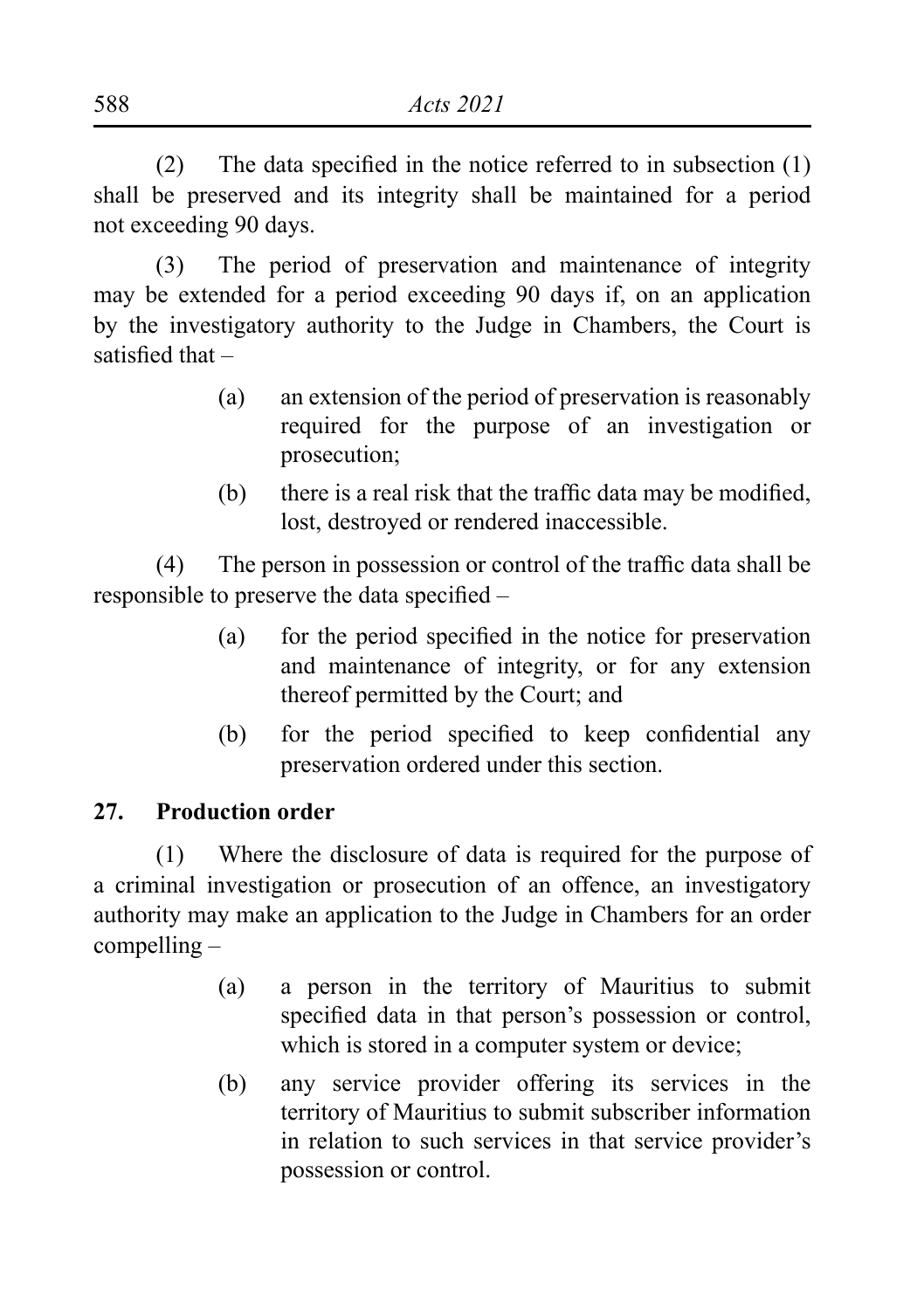(2) Where any material, to which an investigation relates, consists of computer data stored in a computer system, the request shall be deemed to require the person to produce or give access to it in a form in which it can be taken away and in which it is easily understood.

# **28. Powers of access, search and seizure for purpose of investigation**

(1) Where an investigatory authority has reasonable grounds to believe that –

- (a) stored data is relevant for the purpose of an investigation or the prosecution of an offence, it may make an application to the Judge in Chambers for the issue of a warrant to enter any premises to access, search and seize such data:
- (b) data sought is stored in another computer system or part of it in Mauritian territory, and such data is lawfully accessible from or available to the initial system, the investigatory authority shall expeditiously extend the search or similar access to the other system.

(2) The investigatory authority may, in the execution of a warrant under subsection  $(1)$  –

- (a) seize or secure a computer system or part of it or a computer data storage medium;
- (b) make and retain a copy of those computer data;
- (c) maintain the integrity of the relevant stored computer data;
- (d) render inaccessible or remove those computer data from the accessed computer system.

(3) The investigatory authority may order any person who has knowledge about the functioning of the computer system or measures applied to protect the computer data therein to provide, as is reasonable, the necessary information, to enable the undertaking of the measures referred to in paragraphs (1) and (2).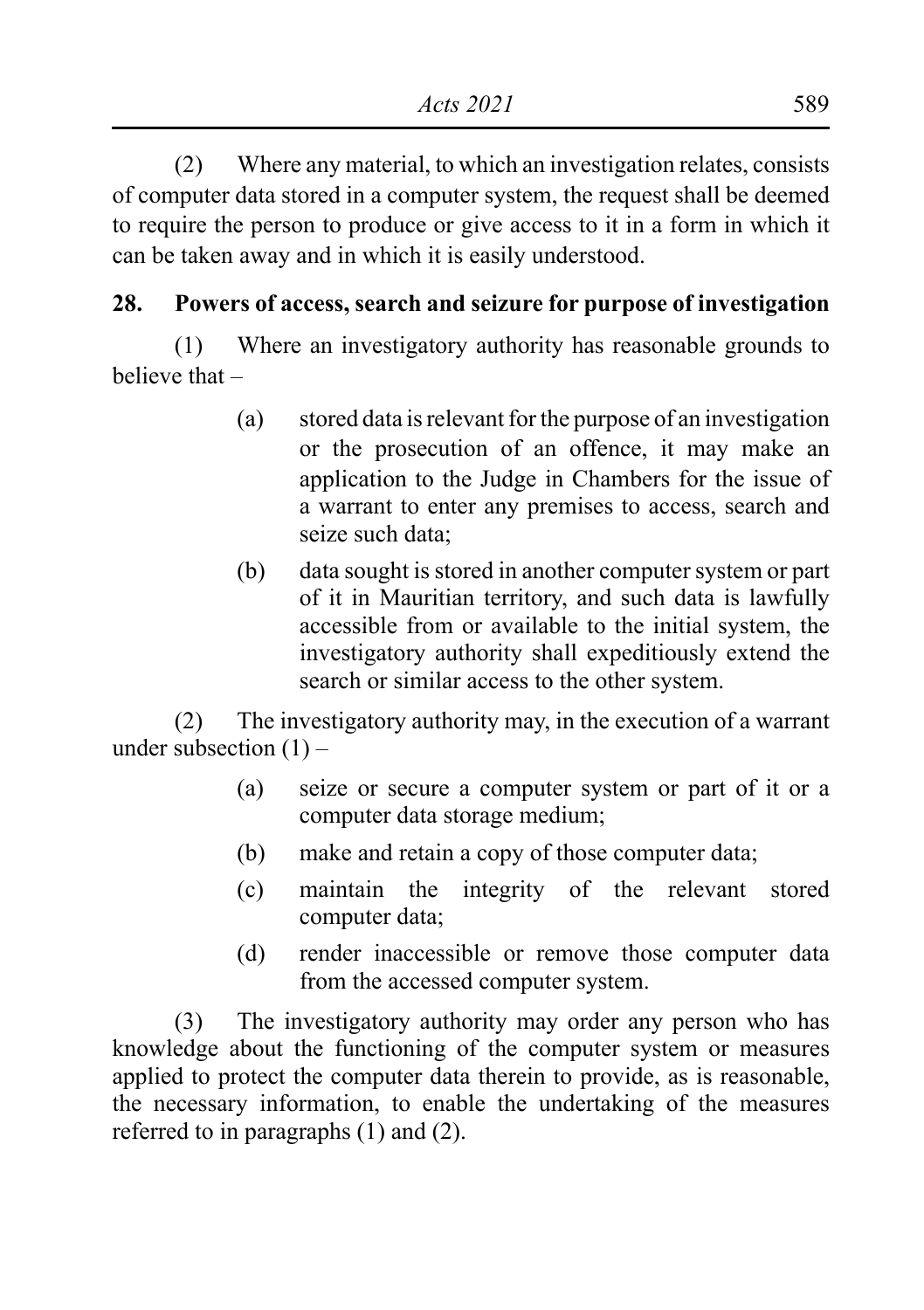#### **29. Real-time collection of traffic data**

(1) Where an investigatory authority has reasonable grounds to believe that traffic data is relevant for the purpose of investigation and prosecution of an offence, it may make an application to the Judge in Chambers for an order –

- (a) authorising the collection or recording of traffic data on Mauritian territory by technical means, in real-time, associated with specified communications transmitted by means of any computer system;
- (b) compelling a service provider, within its technical capabilities, to  $-$ 
	- (i) effect such collection and recording specified in paragraph (a); or
	- (ii) cooperate with the investigatory authority to effect such collection and recording; or
- (c) compelling a service provider to keep confidential the fact of the execution of any power provided under this section and any information relating to it.

## **30. Interception of content data**

Where an investigatory authority has reasonable grounds to believe that any content data is relevant for the investigation and prosecution of an offence, it may make an application to the Judge in Chambers for an order to –

- (a) collect or record content data in the territory of Mauritius by technical means in real-time of specified communications by means of a computer system;
- (b) compel a service provider, within its existing technical capabilities, to  $-$ 
	- (i) collect or record by technical means on the territory of Mauritius<sup>:</sup>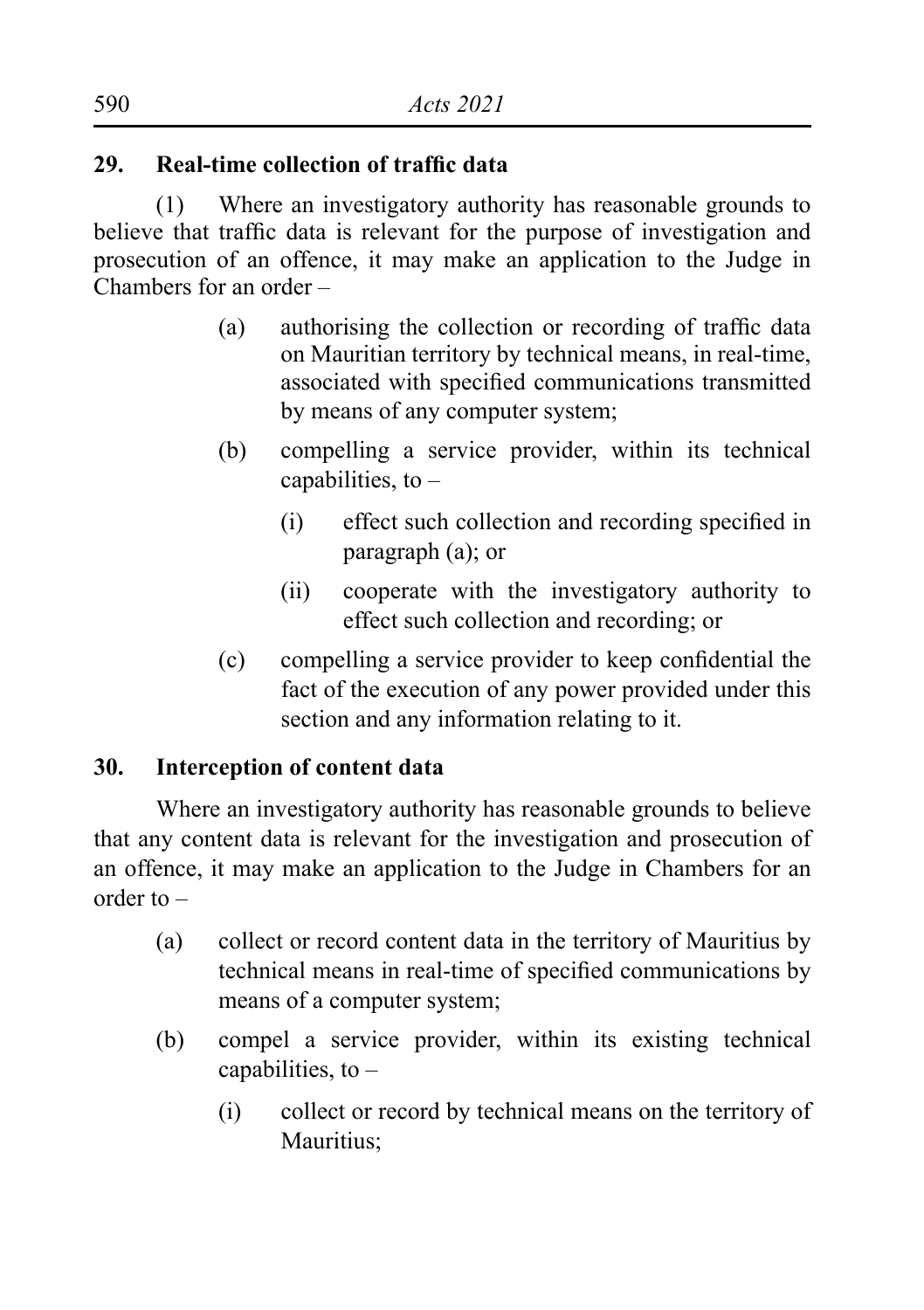- (ii) cooperate and assist the investigatory authority in the collection or recording of content data, in real-time, of specified communications in the territory of Mauritius, transmitted by means of a computer system; or
- (c) compel a service provider to keep the confidentiality of the fact of the execution of any power provided for in this section and any information relating to it.

#### **31. Deletion order**

The Judge in Chambers may, for the purpose of this Act, upon application by an investigatory authority, and upon being satisfied that a computer system or any other device contains any unlawful material or activity, order that such computer data be –

- (a) no longer stored on and made available through the computer system or any other device; or
- (b) deleted or destroyed.

## **32. Limited use of disclosed computer data and information**

(1) Computer data obtained under this Act by any person authorised, in writing, by an investigatory authority shall be used for the purpose of a criminal investigation or the prosecution of an offence, unless such computer data is sought in –

- (a) accordance with any other enactment;
- (b) compliance with an order from a Court;
- (c) relation to the prevention of injury or other damage to the health of a person or serious loss of, or damage to, property; or
- (d) the public interest.

(2) Subject to subsections (1) and (3), any person authorised by an investigatory authority shall, on receipt of a request, in writing, permit a person who had the custody or control of a computer system to access and copy computer data on the computer system.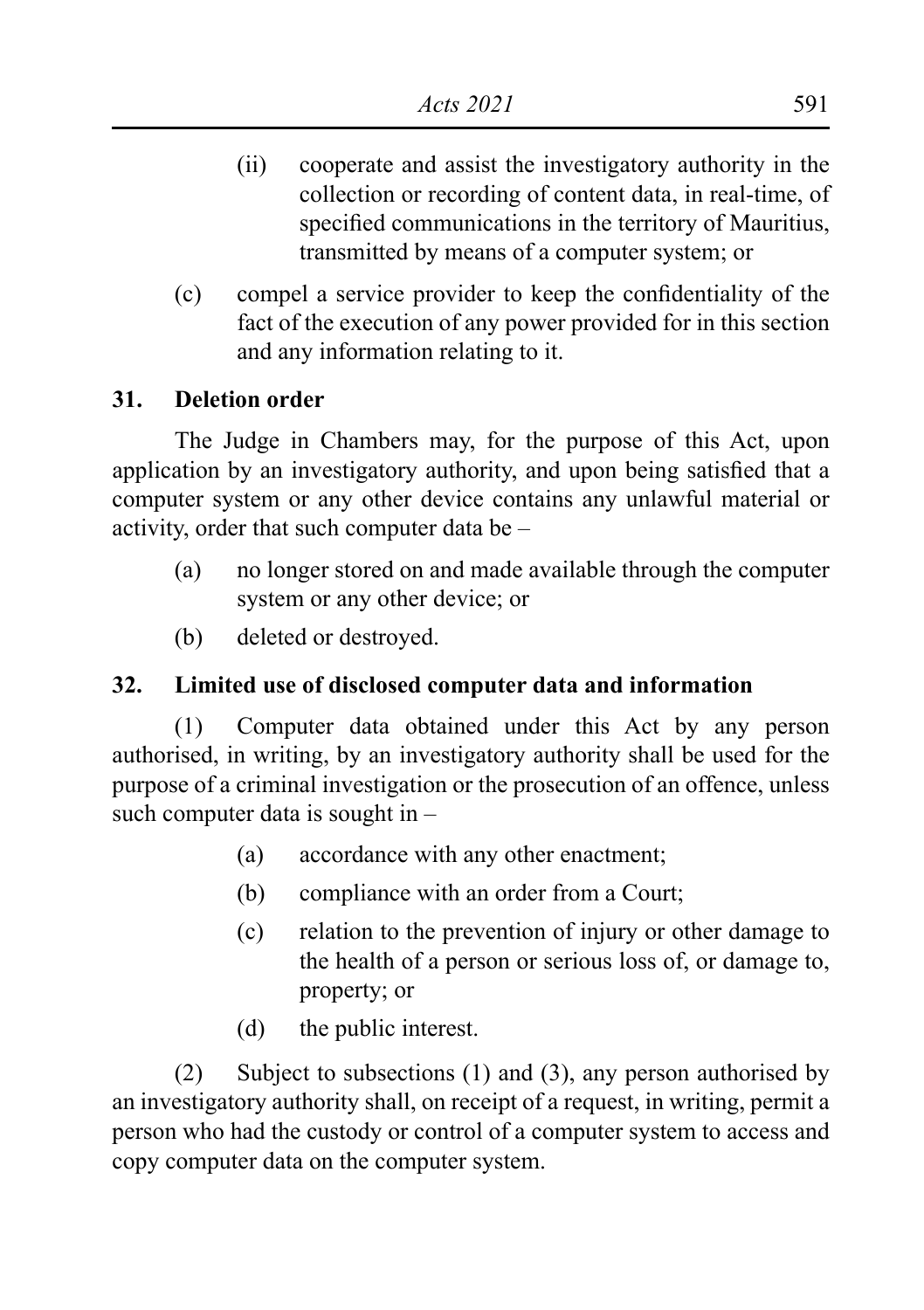(3) Any person authorised, in writing, by an investigatory authority, may refuse to give access to computer data or provide copies of such computer data if he has reasonable grounds to believe that  $-$ 

- (a) possession of the data constitutes, or may lead to, or assist in, a criminal offence; or
- (b) giving access or copies prejudices the investigation in connection with which the search was carried out, another ongoing investigation, or any criminal proceedings that are pending or which may be brought in relation to any of those investigations.

# **PART V – CRITICAL INFORMATION INFRASTRUCTURE PROTECTION**

#### **33. Critical information infrastructure**

(1) The Committee may, after consultation with the regulatory authority in control of any information infrastructure which is identified as a potential critical information infrastructure, within 3 months of the consultation, identify the information structures which need to be declared critical information infrastructures.

(2) A system is selected as a critical information infrastructure if a disruption of the system or its data would result in –

- (a) the interruption of a life sustaining service such as the supply of water, health services and energy;
- (b) an important effect on the economy;
- (c) an event that would result in massive casualties or fatalities; or
- (d) failure or substantial disruption of the money market.

(3) Any regulatory authority shall, within a reasonable time of the declaration of any information infrastructure as a critical information infrastructure, in accordance with the critical information infrastructure framework, monitor and report to the Committee on –

> (a) the classification of data held by the critical information infrastructure;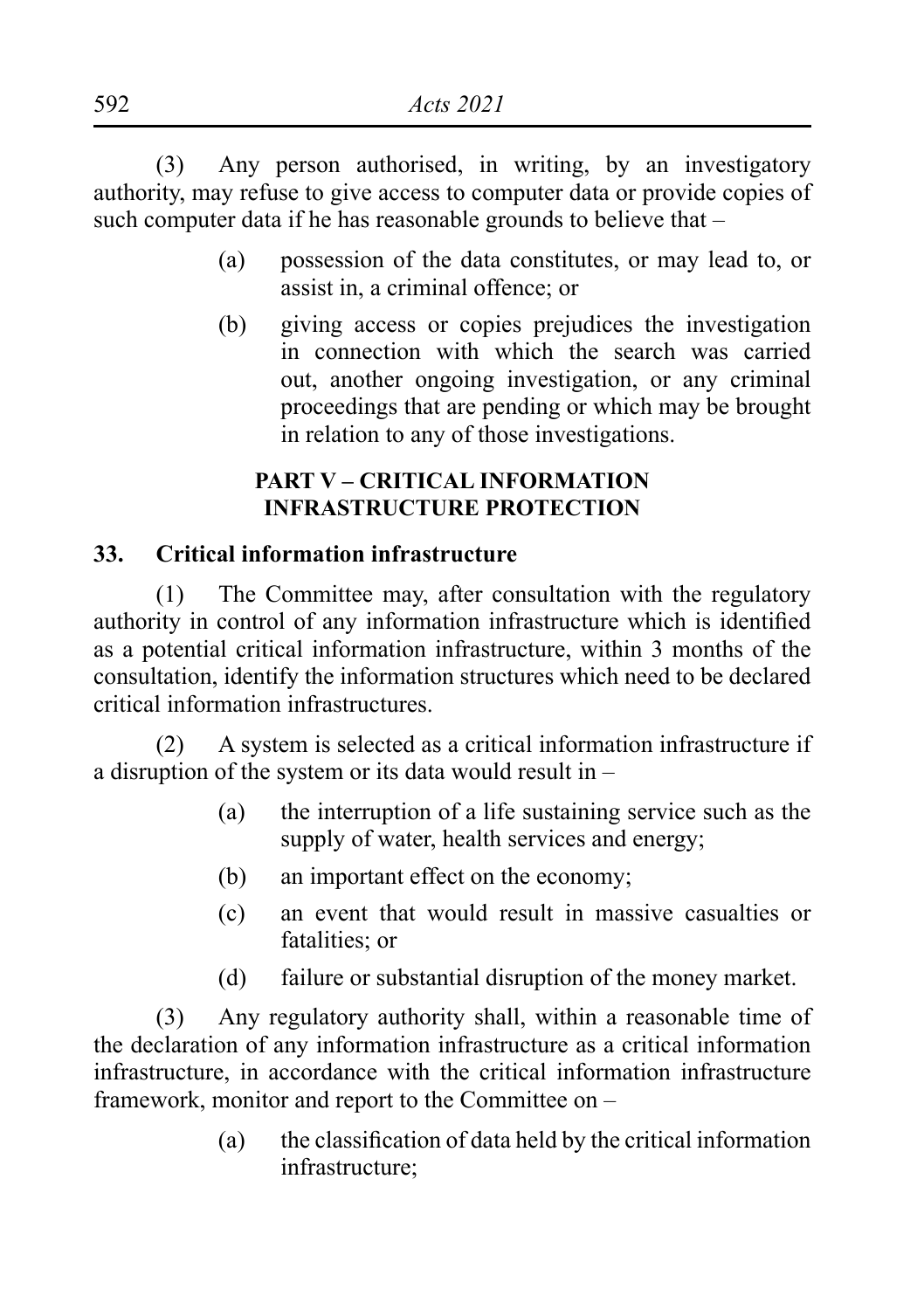- (b) the protection, storing and archiving of data held by the critical information infrastructure;
- (c) cybersecurity incident management by the critical information infrastructure;
- (d) disaster contingency and recovery measures, which may be put in place by the critical information infrastructure;
- (e) minimum physical and technical security measures that may be implemented in order to protect the critical information infrastructure;
- (f) reporting to CERT-MU cybersecurity incidents impacting national security, public safety and public interest by the owners of critical information infrastructure;
- (g) the establishment of a point of contact at the level of the critical information infrastructure;
- (h) any other relevant matter which is necessary or expedient in order to promote cybersecurity in respect of the critical information infrastructure.

#### **34. Protection of critical information infrastructure**

Any regulatory authority of the respective critical information infrastructure shall, in consultation with the Committee, direct the owner of a critical information infrastructure to –

- (a) conduct an assessment of the threats, vulnerabilities, risks and probability of a cyber-attack of the critical information infrastructure;
- (b) measure the overall preparedness against damage or unauthorised access to a critical information infrastructure;
- (c) identify any other risk based factors appropriate and necessary to protect the critical information infrastructure;
- (d) implement information security policy;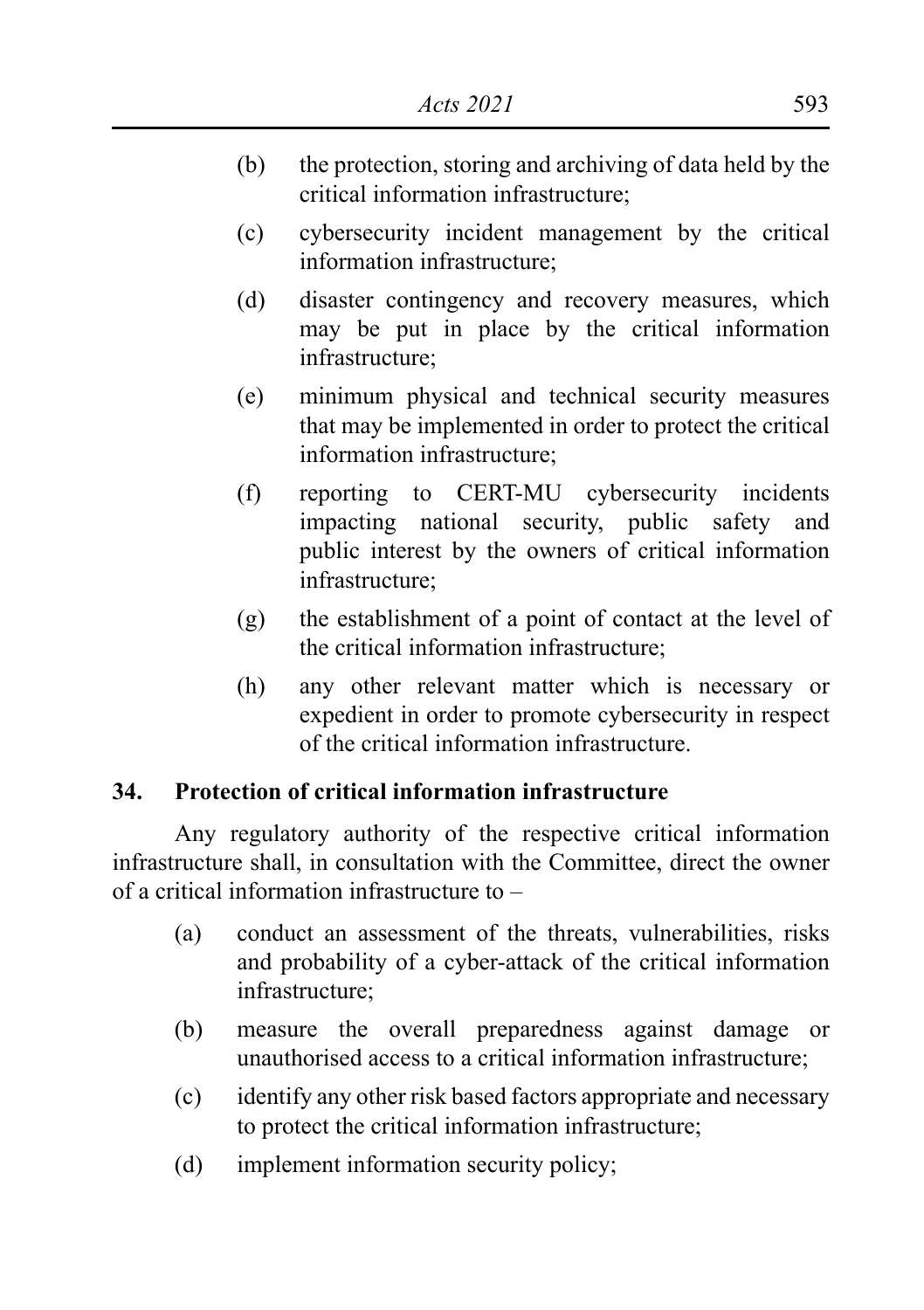- (e) conduct periodic IT Security Risk Assessment of a critical information infrastructure;
- (f) implement an incident reporting policy;
- (g) develop a Security Awareness Programme.

# **35. Reports on critical information infrastructure**

(1) The owner of a critical information infrastructure shall report to the Committee on any cybersecurity incident impacting the national security, public safety or public interest and the action the owner intends to take to mitigate the cybersecurity incident.

(2) The Committee shall, on receipt of a report under subsection (1), direct CERT-MU to advise the owner of a critical information infrastructure on the mitigation of the cybersecurity incident.

(3) CERT-MU shall submit a report to the Committee on the reported cybersecurity incidents impacting the national security, public safety and public interest reported by the owners of critical information infrastructure.

# **36. Information sharing agreement**

(1) A private entity may enter into an information sharing agreement with a public entity regarding a critical information infrastructure.

(2) An agreement under subsection (1) shall only be entered into for the following purposes and in accordance with the critical information infrastructure policy –

- (a) to enforce cybersecurity;
- (b) for the investigation and prosecution of cybercrimes; and
- (c) for the protection of national security, public safety or public interest.

# **37. Auditing of critical information infrastructure to ensure compliance**

(1) The owner of a critical information infrastructure shall, every year or where there is a major upgrade or change in the IT infrastructure, carry out an independent IT Security Audit.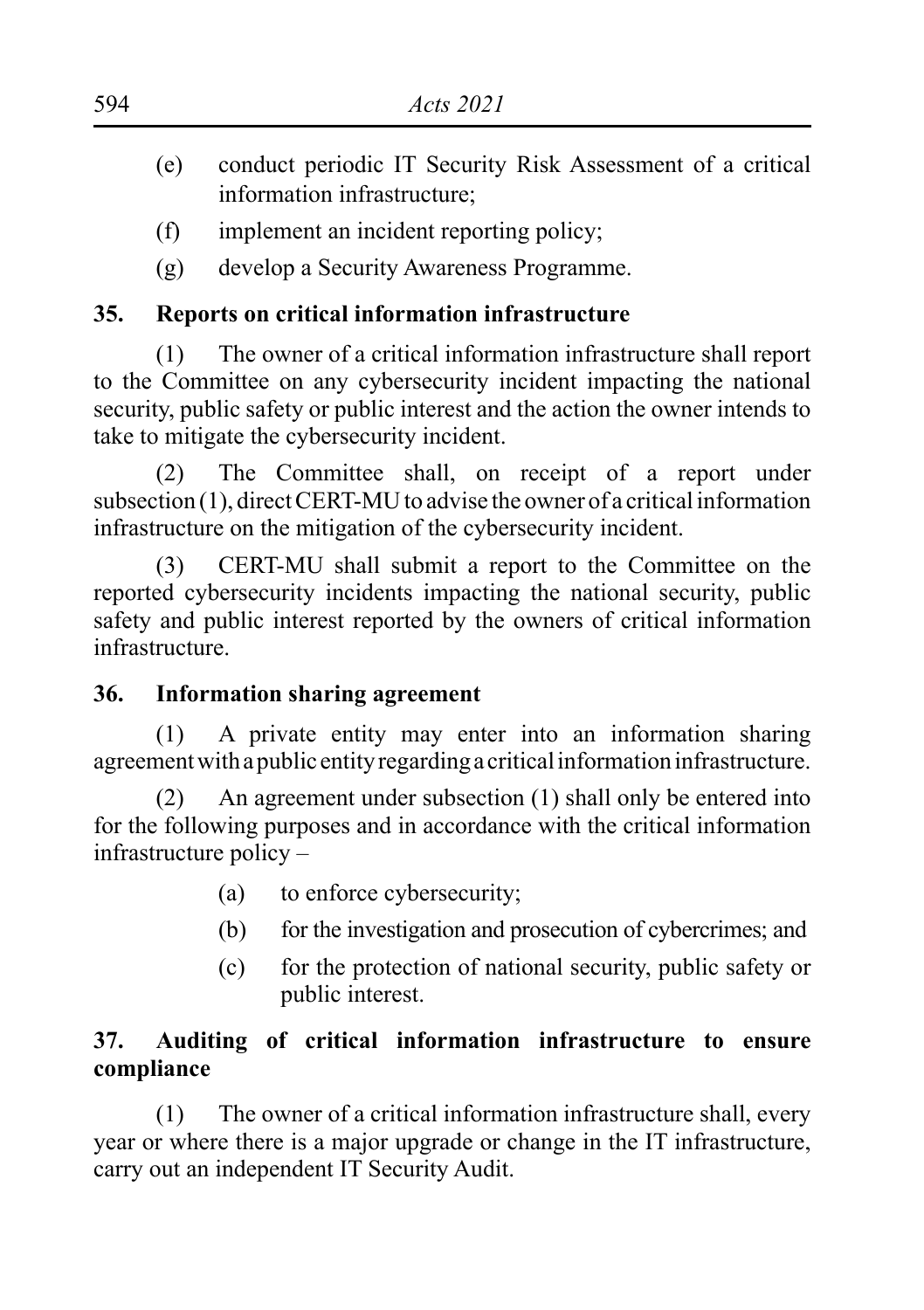(2) The report of the independent IT Security Audit shall be submitted to the National Cybersecurity Committee to evaluate compliance.

(3) The Committee may request the owner of a critical information infrastructure to provide such additional information as may be required within a specified period in order to evaluate any issues raised by the IT Security audit.

- (4) Any owner of a critical information infrastructure who
	- (a) fails to carry out an IT Security Audit under subsection  $(1)$ ;
	- (b) fails to submit to the Committee the report of the IT Security Audit;
	- (c) fails to provide to the Committee any additional information as may be required within a specified period in order to evaluate the report of the IT Security audit;
	- (d) hinders, obstructs or improperly attempts to influence any person or organisation authorised to carry out the IT Security audit; or
	- (e) hinders, obstructs or attempts to influence any member of the Committee, person or entity to monitor, evaluate and report on the adequacy and effectiveness of the findings of the IT Security audit,

shall commit an offence and shall, on conviction, be liable to a fine not exceeding 100,000 rupees and to imprisonment for a term not exceeding 5 years.

# **PART VI – COMPUTER EMERGENCY RESPONSE TEAM OF MAURITIUS (CERT-MU)**

## **38. Setting up of CERT-MU**

(1) There is set up, within the Ministry, for the purposes of this Act, the Computer Emergency Response Team of Mauritius (CERT-MU) which shall be the national agency for coordinating cybersecurity response activities and promoting cybersecurity at national level.

(2) The head of CERT-MU shall be the Director of CERT-MU.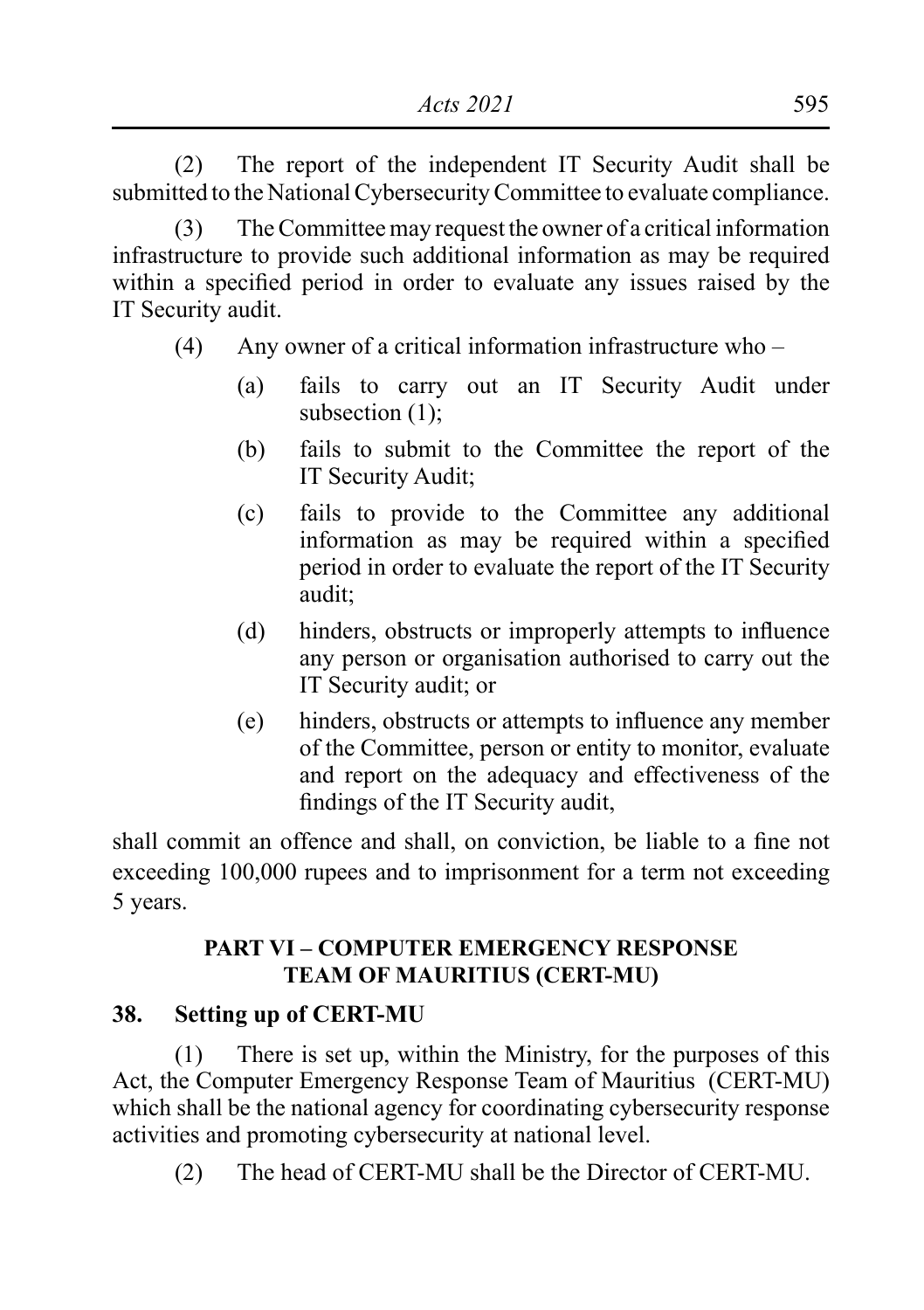(3) The Director of CERT-MU shall be assisted by a team of officers with such qualifications and experience as may be prescribed.

#### **39. Functions of CERT-MU**

The functions of CERT-MU shall be to –

- (a) advise and assist the Government on the development and implementation of cybersecurity policies, strategies and best practices;
- (b) coordinate cybersecurity incident response activities;
- (c) provide technical assistance to law enforcement agencies in the resolution of cybersecurity incidents;
- (d) disseminate cybersecurity alerts, advisories, vulnerability notes to organisations and the public;
- (e) issue publications related to cybersecurity best practices;
- (f) screen netflow data for detecting potential cyber threats at the level of Internet Service Providers;
- (g) collect information from organisations for identifying, assessing, monitoring, and responding to cyber threats;
- (h) promote cybersecurity awareness and cyber hygiene at national level;
- (i) collaborate with the international CERT community, industry and regional, sectorial and international security forums for sharing information on cyber threats and related information;
- (j) promote research and development in cybersecurity;
- (k) participate and advise on the Council of Europe's Global Action on Cybercrime Extended project.

## **PART VII – INTERNATIONAL COOPERATION**

#### **40. General principles relating to international cooperation**

(1) This Part shall apply in addition to, and not in derogation from, the Extradition Act and the Mutual Assistance in Criminal and Related Matters Act.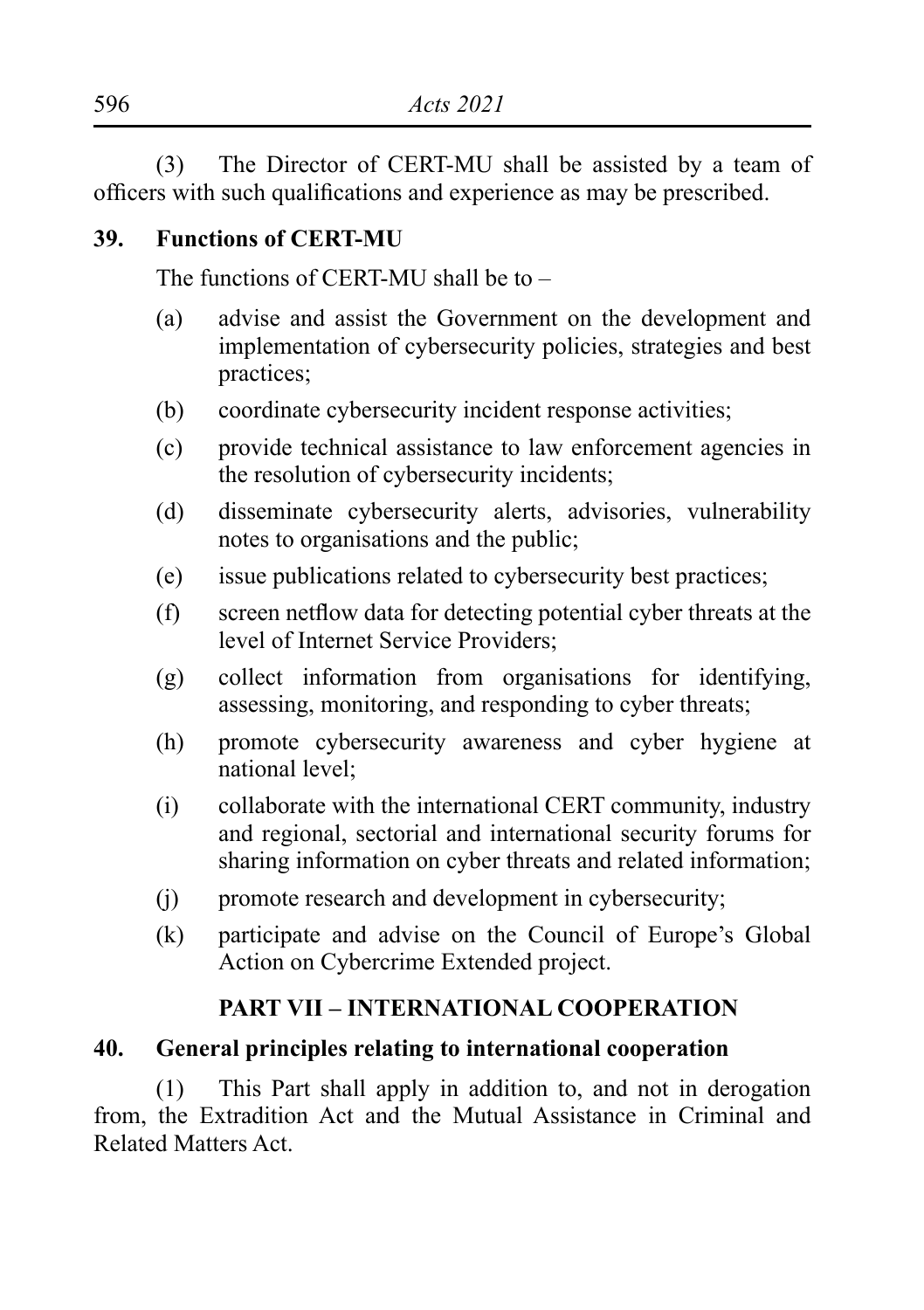(2) The Central Authority may make a request for mutual legal assistance in any criminal matter to a foreign State for the purpose of –

- (a) undertaking investigations or proceedings concerning offences related to computer systems, electronic communications or computer data;
- (b) collecting evidence of an offence in electronic form;
- (c) collecting evidence in electronic form of any criminal offence not limited to offences under this Act; or
- (d) obtaining expeditious preservation and disclosure of data, including traffic data, real-time collection of traffic data associated with specified communications or interception of computer data or any other means, power, function or provisions under this Act.

(3) For any of the purposes listed in subsection (2)(a) to (d), a requesting State may make a request for mutual legal assistance to the Central Authority in any criminal matter.

(4) Where a request is received under subsection (3), the Central Authority may, subject to this Act and the provisions of the Extradition Act and the Mutual Assistance in Criminal and Related Matters Act and any other relevant law –

- (a) grant the legal assistance requested; or
- (b) refuse to grant the legal assistance requested solely on the ground that the request concerns an offence which it considers to be a tax offence in relation to the offences referred to in sections 7 to 11, 14, 15 and 20.
- (5) The Central Authority may require a requesting State to
	- (a) keep the contents, information and materials provided in a confidential manner;
	- (b) only use the contents, information and materials provided for the purpose of the criminal matter specified in the request; and
	- (c) use the contents, information and materials subject to such conditions as may be specified.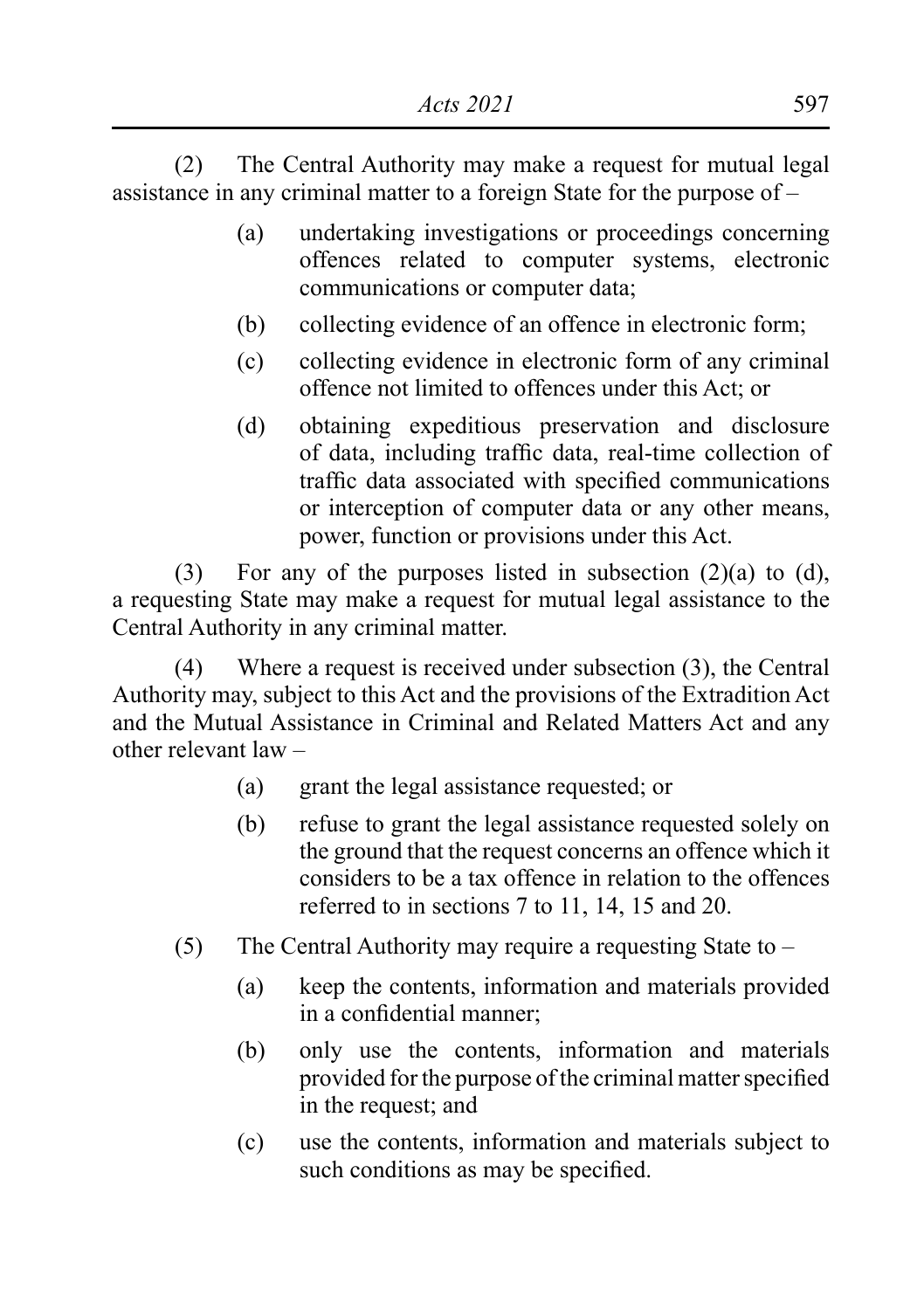(6) Prior to providing any information, the Central Authority may request that it be kept confidential or only used subject to such conditions as may be specified.

(7) If the receiving Party cannot comply with such a request, it shall notify the Central Authority accordingly, which shall then determine whether the information should nevertheless be provided.

(8) Where, subject to subsections (6) and (7), a receiving party accepts the information, it shall comply with the conditions specified.

#### **41. Spontaneous information**

(1) The Central Authority may, subject to this Act and any other relevant law, without a prior request, forward to a foreign State information obtained within the framework of a Mauritian investigation where it considers that the disclosure of such information may –

- (a) assist the foreign State in initiating or carrying out investigations or proceedings concerning criminal offences related to cybercrime and cybersecurity; or
- (b) lead to a request for cooperation by the foreign State under this Act.

(2) Prior to providing the information under subsection (1), the Central Authority may request that such information be kept confidential or disclosed only subject to such conditions as may be specified.

(3) Where a foreign State does not comply with the conditions specified under subsection (2), the State shall forthwith notify the Central Authority.

(4) The Central Authority shall, on receipt of a notice under subsection (3), determine whether the foreign State should be provided the information requested for.

(5) The Central Authority may refuse to provide the information where the foreign State does not take the commitment to respect the conditions specified by the Central Authority.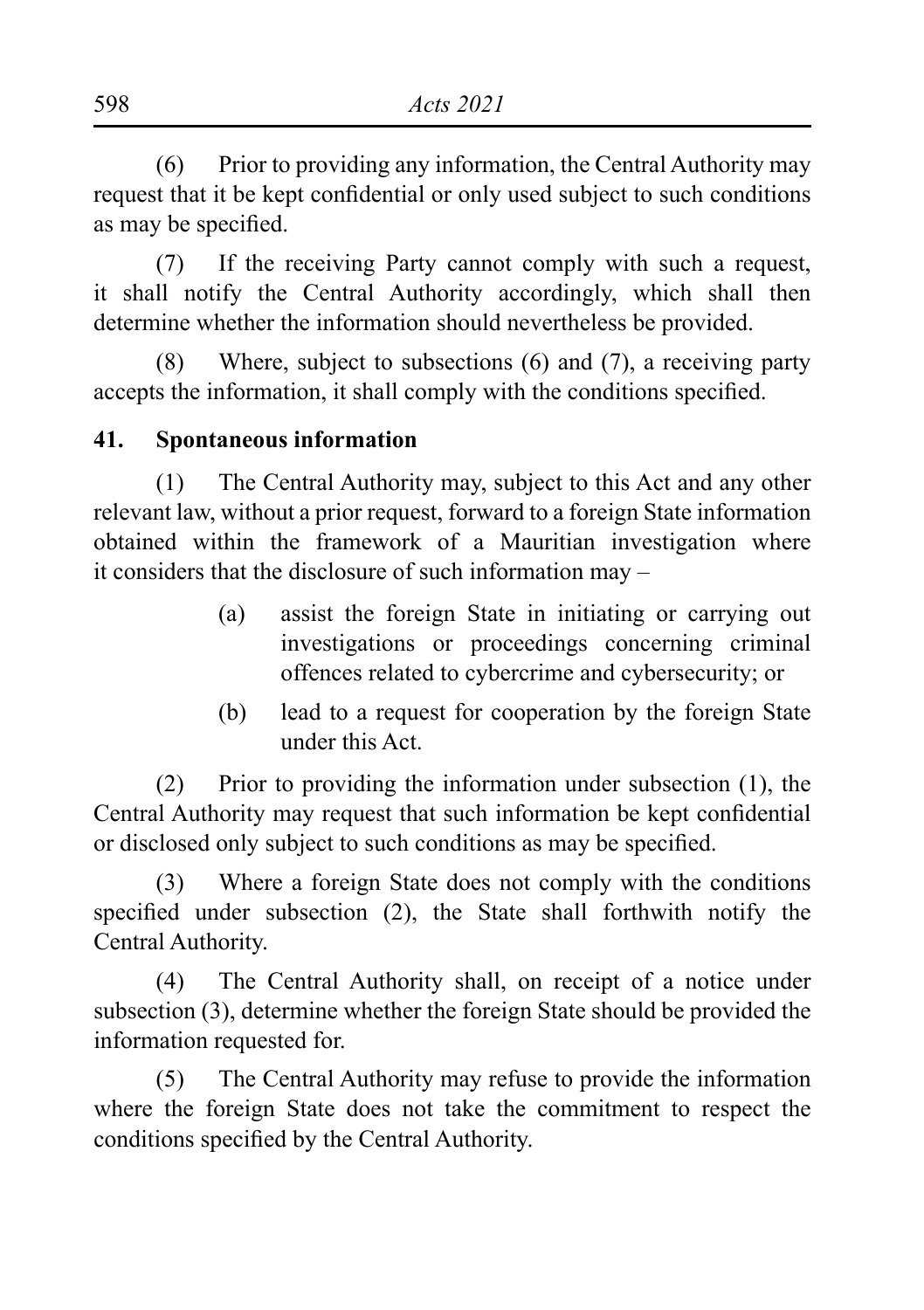# **42. Expedited preservation of stored computer data**

(1) A requesting State which intends to make a request for mutual legal assistance for the search or similar access, seizure or similar securing or the disclosure of computer data, may request the Central Authority to obtain the expeditious preservation of stored computer data located within the territory of Mauritius.

(2) The requesting State shall, in its request under subsection (1),  $specifv -$ 

- (a) the name of the authority seeking the preservation;
- (b) the offence that is the subject of a criminal investigation or proceedings and a brief summary of the related facts;
- (c) the stored computer data to be preserved and its connection to the offence;
- (d) any available information identifying the custodian of the stored computer data or the location of the computer system;
- (e) the necessity of the preservation; and
- (f) the intention to submit a request for mutual assistance for the search or similar access, seizure or similar securing or the disclosure of the stored computer data.

(3) (a) The Central Authority shall, on receipt of the request under this section, take appropriate measures to preserve the specified data in accordance with the procedures set out in, and powers conferred under, this Act and any other relevant legislation.

(b) The purpose of the preservation of stored computer data effected under this section shall be to enable the State to submit a request for the search or access, seizure or securing, or the disclosure of the data.

(c) The stored computer data shall be preserved for a period not exceeding 120 days.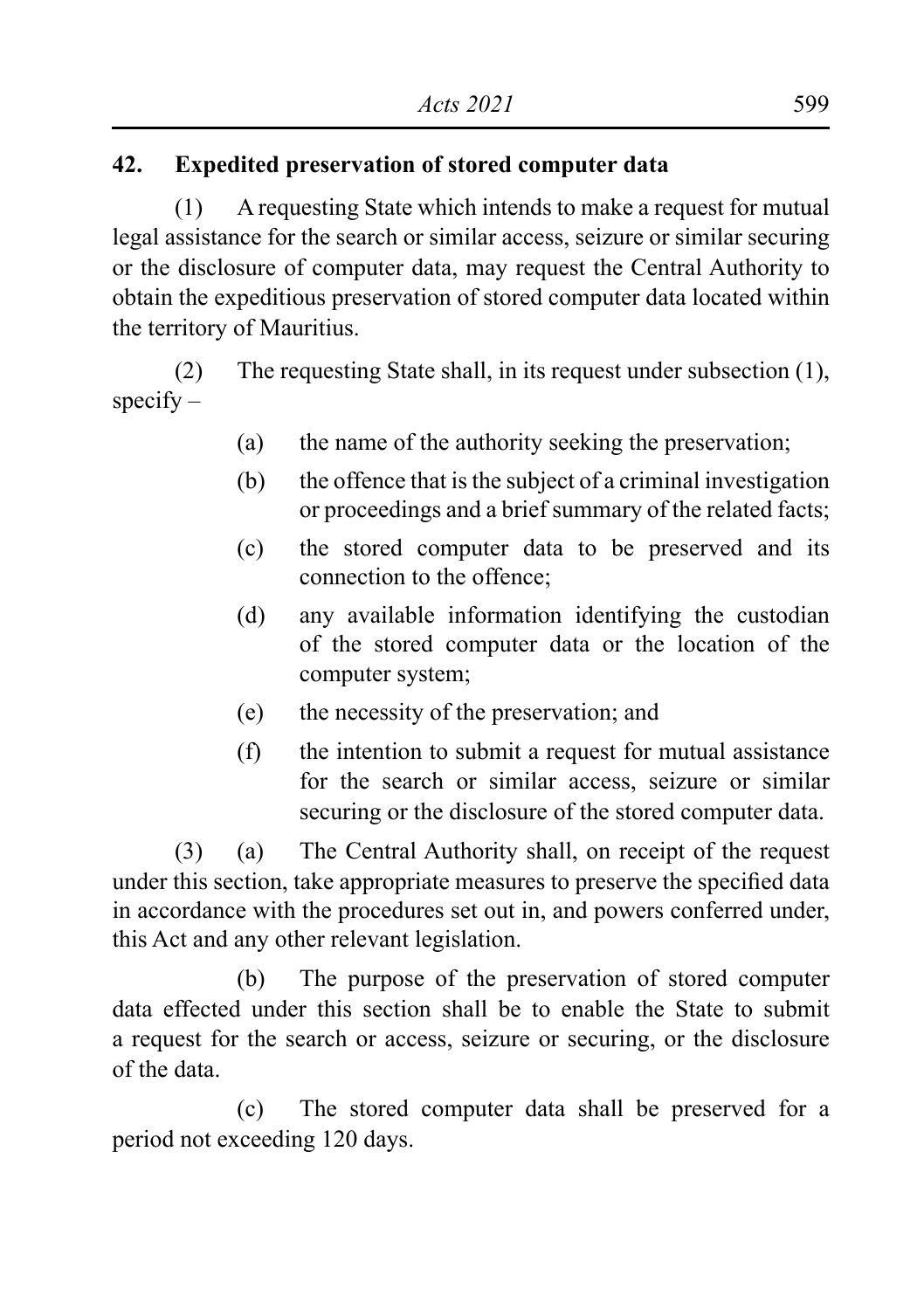(4) The data shall, on receipt for a request under this section, continue to be preserved pending the final decision being made with regard to that request.

# **43. Expedited disclosure of preserved traffic data**

(1) Where, in the course of executing a request under section 41 with respect to a specified communication, the investigating agency discovers that a service provider in another State was involved in the transmission of the communication, the Central Authority shall expeditiously disclose to the requesting State a sufficient amount of traffic data to identify that service provider and the path through which the communication was transmitted.

(2) Disclosure of traffic data under subsection (1) may only be withheld if the Central Authority considers that the execution of the request is likely to prejudice Mauritius' sovereignty, security, public order or public interest.

## **44. Mutual assistance regarding accessing of stored computer data**

(1) A requesting State may request the Commissioner of Police, through the Central Authority, to search or similarly access, seize or similarly secure, and disclose stored computer data located within the territory of Mauritius, including computer data that are specified in section 40.

- (2) For the purpose of subsection  $(1)$ , the requesting State shall
	- (a) provide the name of the authority conducting the investigation or proceedings to which the request relates;
	- (b) give a description of the nature of the criminal matter and a statement setting out a summary of the relevant facts and laws;
	- (c) give a description of the purpose of the request and the nature of the assistance being sought;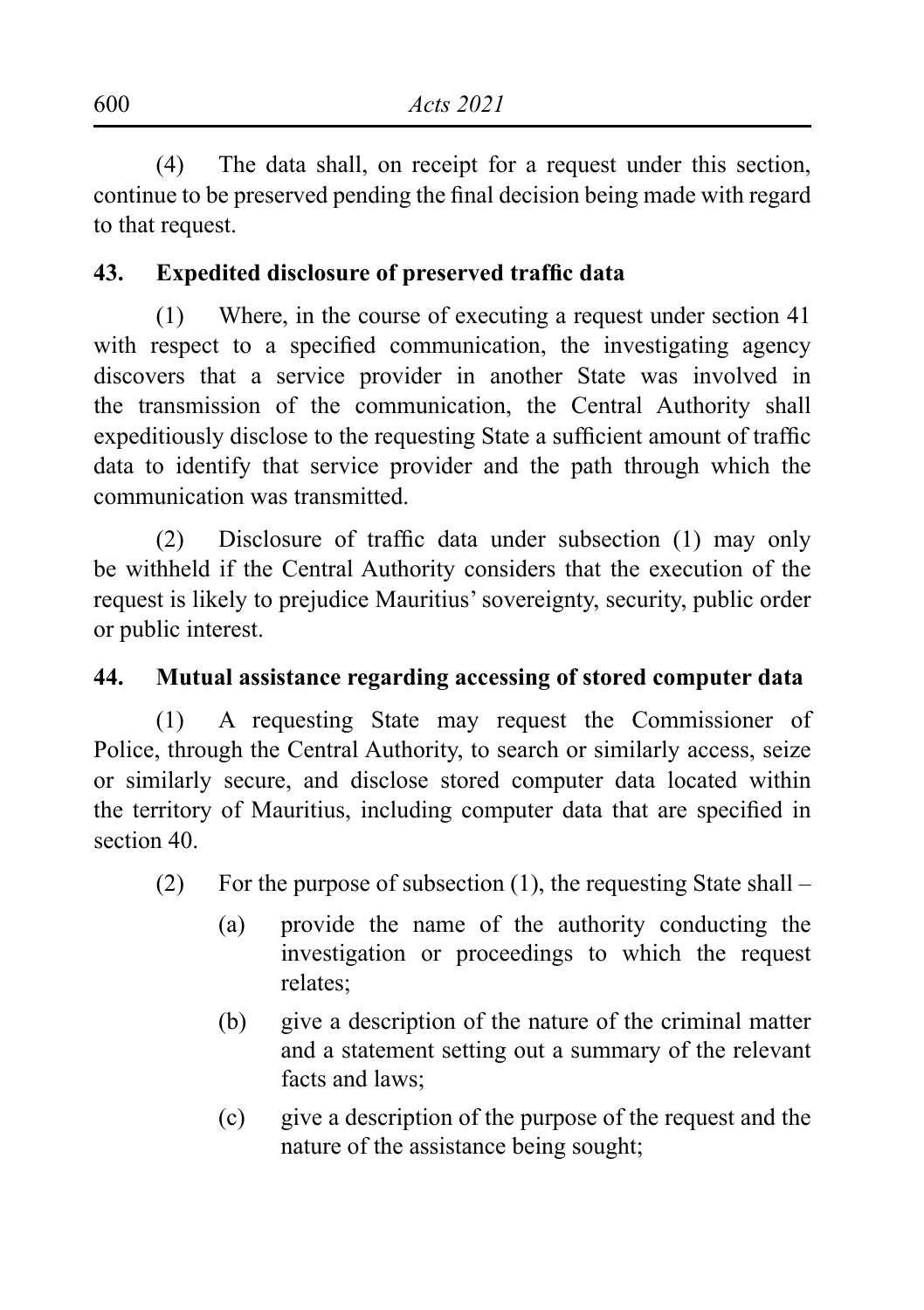- (d) in the case of a request to restrain or confiscate assets believed, on reasonable grounds, to be located in Mauritius, give details of the offence, particulars of the investigation or proceedings commenced in respect of the offence, and be accompanied by a copy of any relevant restraining or confiscation order;
- (e) give details of any procedure that the requesting State wishes to be followed by Mauritius in giving effect to the request, particularly in the case of a request to take evidence;
- (f) include a statement setting out any demands of the requesting State concerning any confidentiality relating to the request and the reasons for those demands;
- (g) give details of the period within which the requesting State wishes the request to be complied with;
- (h) where applicable, give details of the property, computer system or device to be traced, restrained, seized or confiscated, and of the grounds for believing that the property is believed to be in Mauritius;
- (i) give details of the stored computer data, or program to be seized and its relationship to the offence;
- (j) give any available information that may identify the custodian of the stored computer data or the location of the computer system or device;
- (k) include an agreement on the question of the payment of the damages or costs of fulfilling the request; and
- (l) give any other information that may assist in giving effect to the request.

(3) The Central Authority shall, on receiving the request under this section, take such appropriate measures as may be required to obtain necessary authorisation, including any warrants, to execute the request in accordance with this Act and any other relevant law.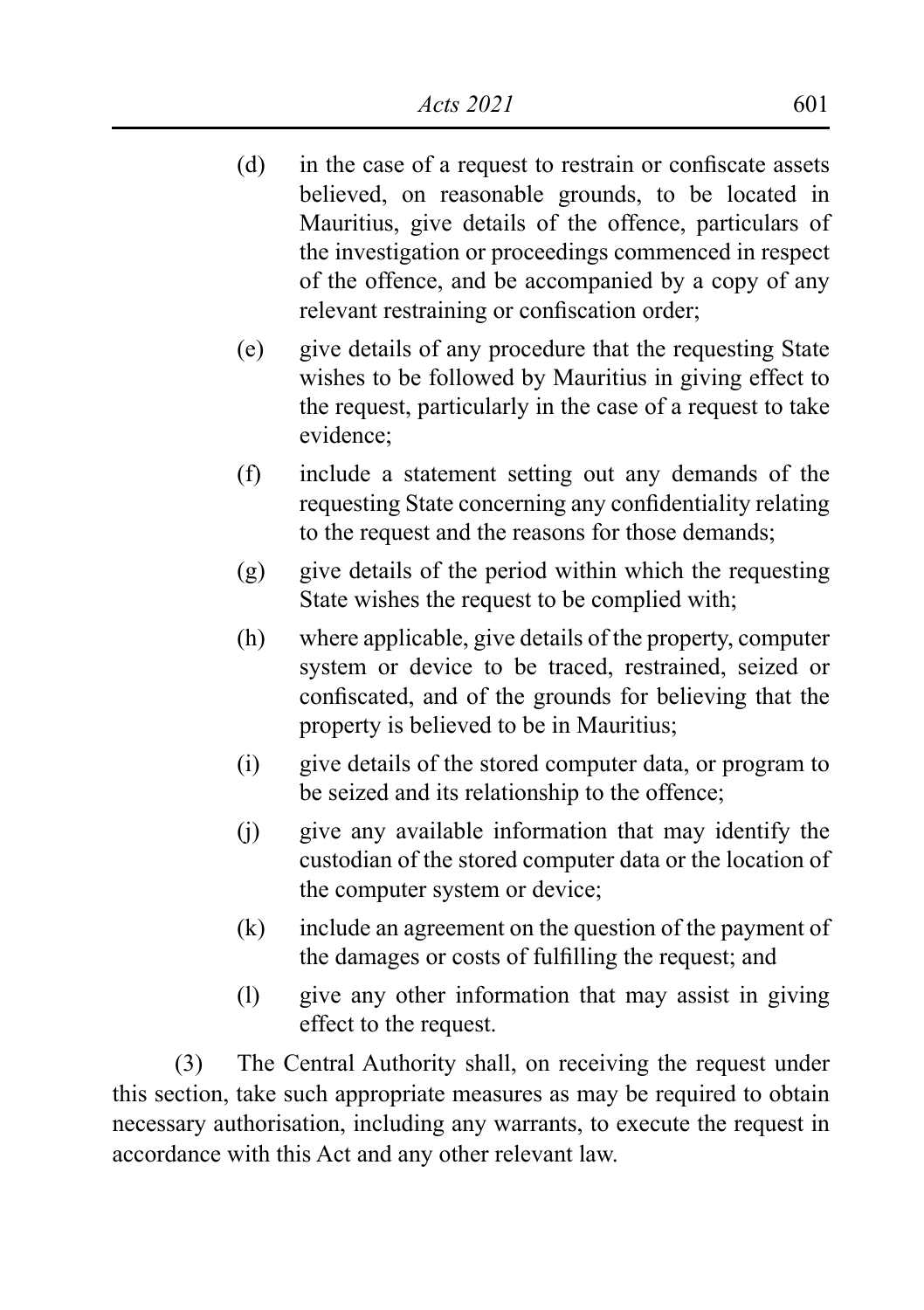(4) Where the Central Authority obtains the necessary authorisation in accordance with subsection (3), including any warrants, to execute the request, the Central Authority may seek the support and cooperation of the requesting State during such search and seizure.

(5) For the purpose of conducting the search and seizure request, the Central Authority shall, subject to section 40, provide, to the requesting State, the results of the search and details in respect of any electronic or physical evidence seized.

(6) The request shall be responded to on an expedited basis where –

- (a) there are grounds to believe that relevant data is particularly vulnerable to loss or modification; or
- (b) any relevant laws so require.

## **45. Transborder access to stored computer data with consent or where publicly available**

The investigatory authority may, without the authorisation of another State, and subject to this Act –

- (a) access publicly available stored computer data, regardless of where the data is located geographically; or
- (b) access or receive, through a computer system in Mauritius, stored computer data located in another State, if a police officer or authorised person obtains the lawful and voluntary consent of the person who has the lawful authority to disclose the data to Mauritius through that computer system.

# **46. Mutual assistance in real-time collection of traffic data**

(1) A requesting State may request the Central Authority to provide assistance in real-time collection of traffic data associated with specified communications in Mauritius, transmitted by means of a computer system.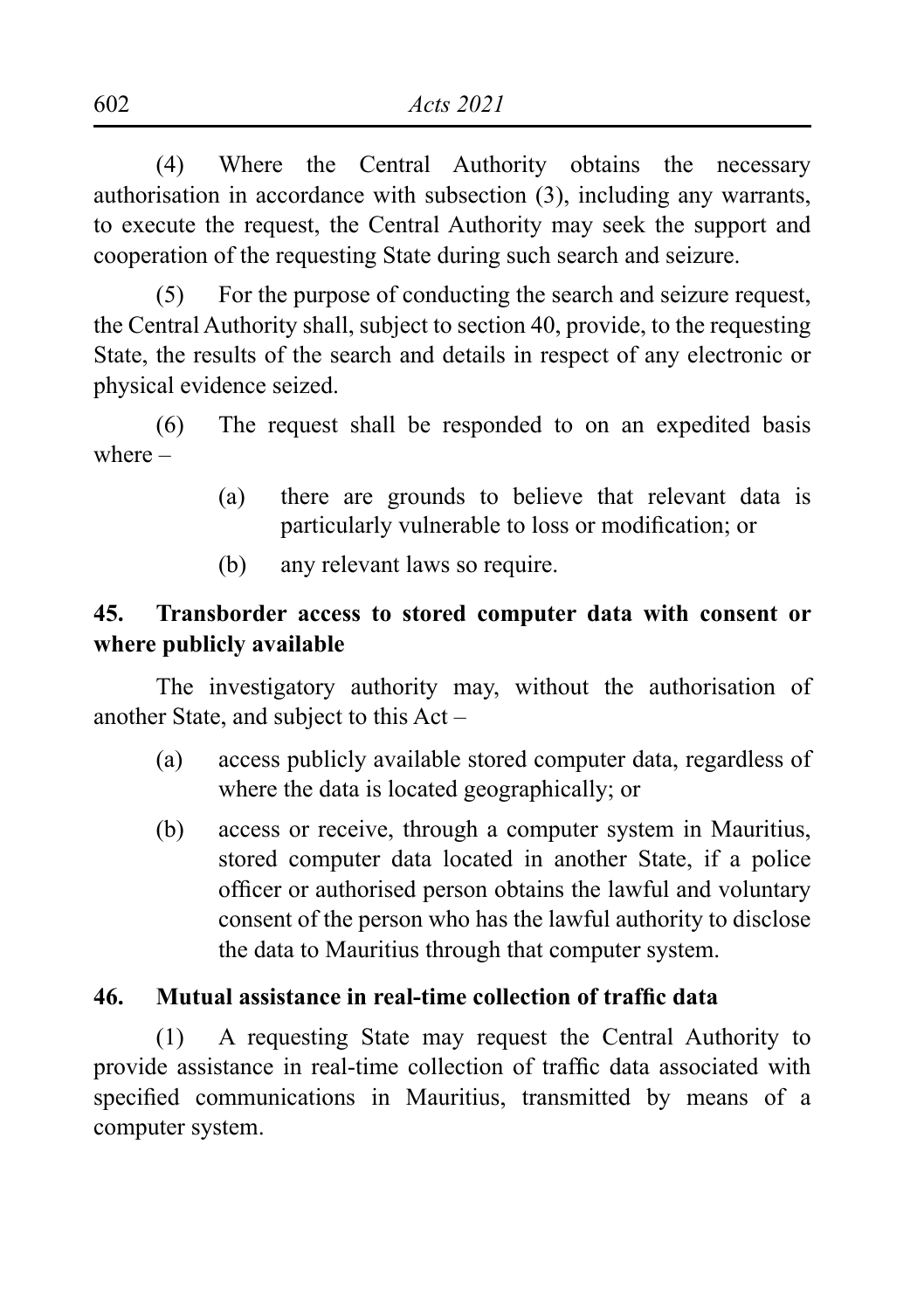(2) For the purpose of subsection (1), the requesting State shall  $specifv -$ 

- (a) the authority seeking the use of powers under this section;
- (b) the offence that is the subject of a criminal investigation or proceedings and a brief summary of the related facts;
- (c) the name of the authority which has access to the relevant traffic data;
- (d) the location at which the traffic data may be held;
- (e) the intended purpose of requiring the traffic data;
- (f) such information as may be required to identify the traffic data;
- $(g)$  any further details relevant to the traffic data;
- (h) the reason for using powers under this section; and
- (i) the terms and conditions for the use and disclosure of the traffic data to third parties.

(3) The Central Authority shall, on receipt of the request under this section, take all appropriate measures to obtain necessary authorisation, including any warrant to execute upon the request in accordance with the procedures and powers provided under this Act and any other relevant law.

(4) Where the Central Authority obtains the necessary authorisation, including any warrant to execute upon the request, the Central Authority may seek the support and cooperation of the requesting State during the collection.

(5) The Central Authority shall, upon conducting the measures under this section, and subject to section 47, provide the results to the requesting State.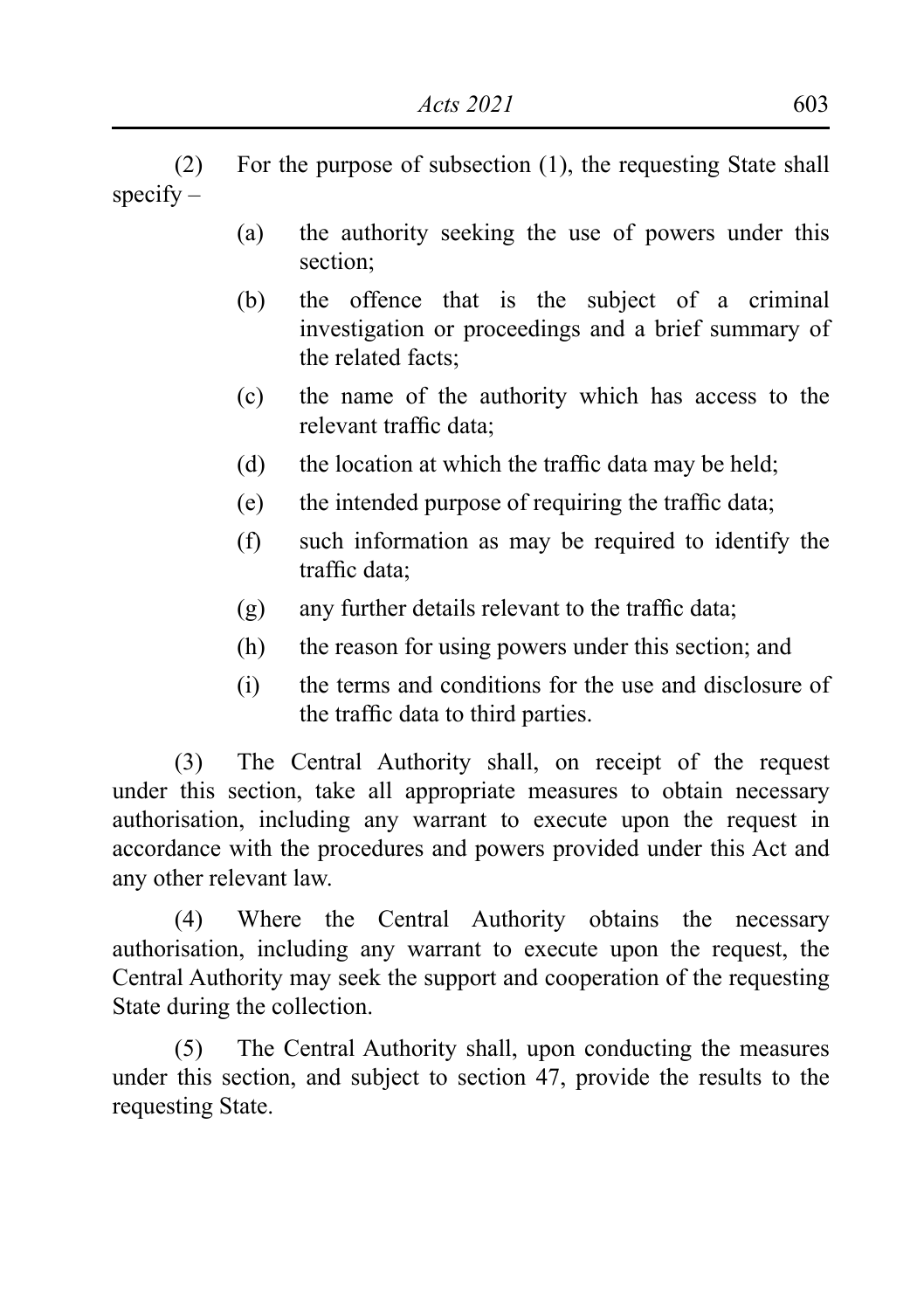# **47. Mutual assistance regarding interception of content data**

(1) A requesting State may request the Central Authority to provide assistance in the real-time collection or recording of content data of specified communications in the territory of Mauritius transmitted by means of a computer system.

(2) When making a request under subsection (1), a requesting State shall specify –

- (a) the authority seeking the use of powers under this section;
- (b) the offence that is the subject of a criminal investigation or proceedings and a brief summary of the related facts;
- (c) the name of the authority with access to the relevant communication;
- (d) the intended duration of the interception;
- (e) the reason for using powers under this section; and
- (f) the terms and conditions of the use and disclosure of the communication to third parties.

(3) The Central Authority shall, on receipt of the request under this section, take such appropriate measures as may be required to obtain necessary authorisation, including any warrant to execute the request in accordance with this Act and any other relevant legislation.

(4) Where the Central Authority obtains the necessary authorisation, including any warrant to execute upon the request, the Central Authority may seek the support and cooperation of the requesting State during the interception.

(5) The Central Authority shall, upon conducting the measures under this section, provide the results to the requesting State.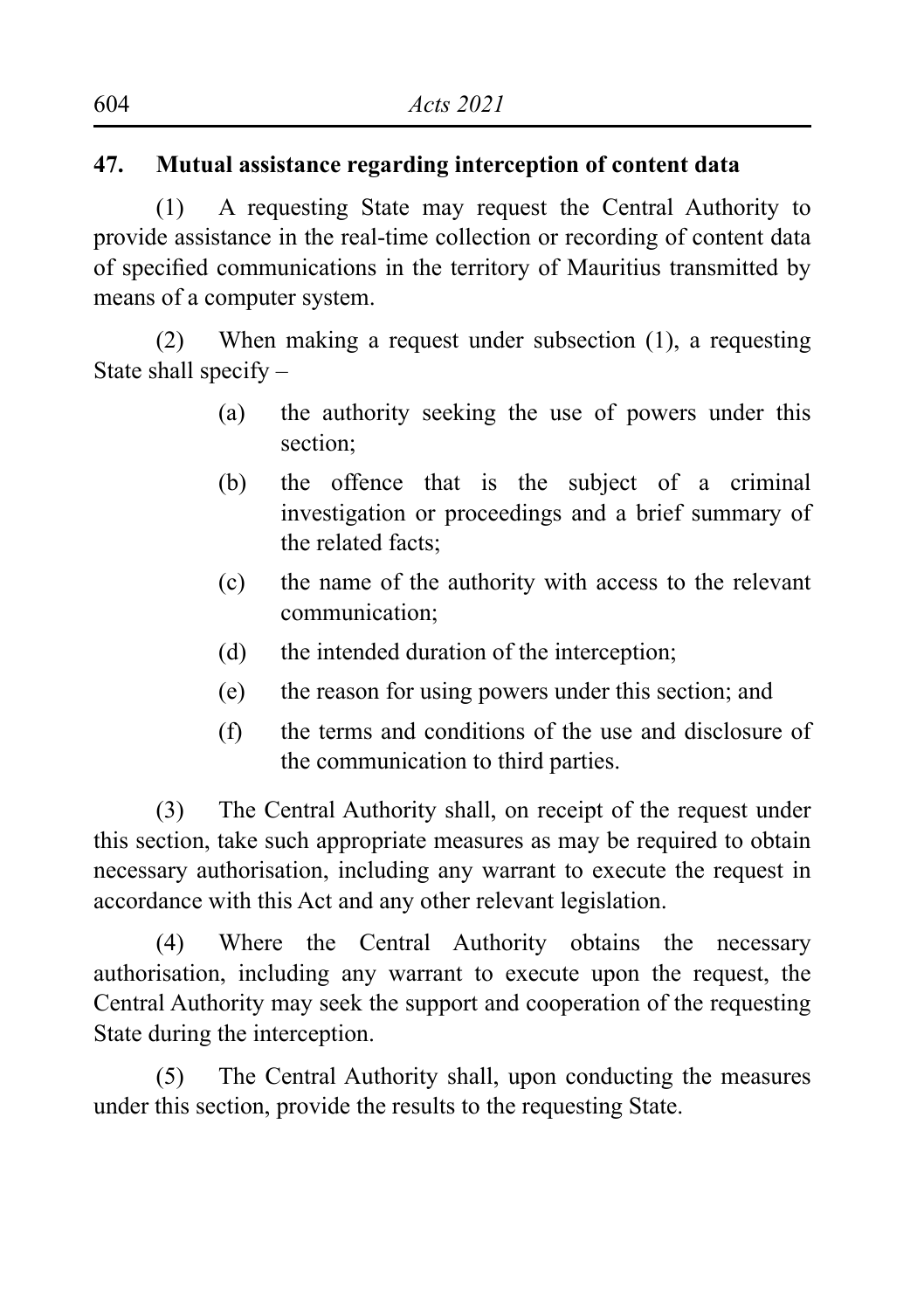#### **48. 24/7 point of contact**

(1) The Commissioner of Police shall designate a 24/7 point of contact available on twenty-four-hour, seven-day-a-week basis in order to provide immediate assistance to the point of contact of another Party on an expedited basis, for the purpose of investigations or proceedings concerning criminal offences related to computer systems and computer data, or for the collection of evidence in electronic form of a criminal offence.

- (2) Such assistance shall include the following measures
	- (a) providing technical advice;
	- (b) preserving data pursuant to sections 42 and 43;
	- (c) collecting evidence, the provision of legal information, and locating suspects, within expeditious timelines to be defined by regulations under this Act;
	- (d) acquiring trained and equipped personnel in order to facilitate the operation of this Act.
- (3) The 24/7 point of contact shall
	- (a) facilitate or directly carry out the provision of technical advice, preservation of data, collection of evidence, giving of legal information and locating of suspects;
	- (b) provide technical advice in respect of stopping or tracing any cyberattack;
	- (c) facilitate international extradition or mutual assistance;
	- (d) carry out communications with other parties to the Budapest Convention on an expedited basis.

## **PART VIII – GENERAL PROVISIONS**

#### **49. Prosecution**

No prosecution shall be instituted under this Act except on an information filed by, or with the consent of, the Director of Public **Prosecutions**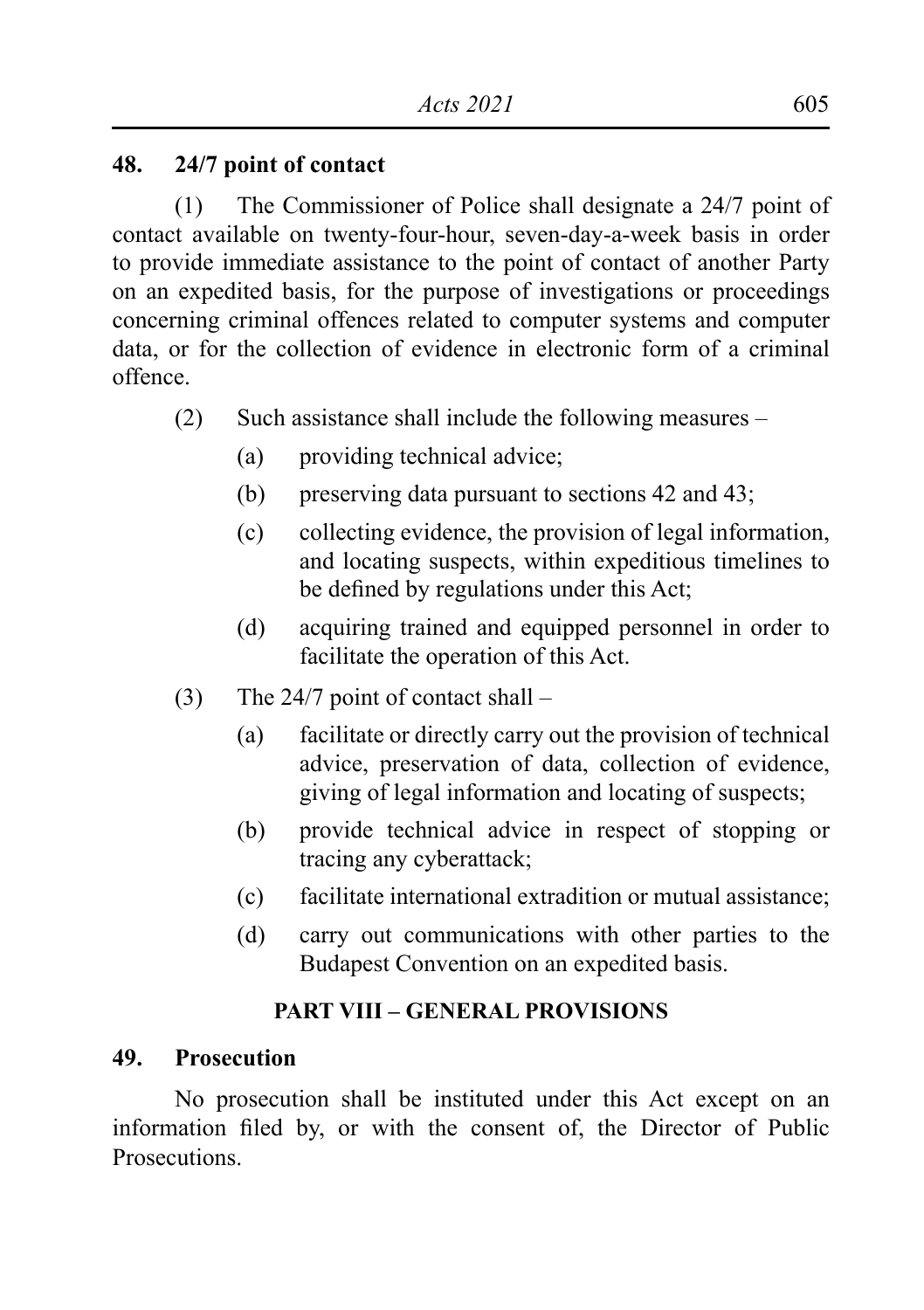#### **50. Jurisdiction**

(1) Notwithstanding any other enactment, the Intermediate Court shall have jurisdiction to try any offence under this Act or any regulations made under it and may, on conviction, impose any penalty or forfeiture provided under this Act.

(2) The Intermediate Court shall also have jurisdiction where an offence under this Act has been committed outside Mauritius –

- (a) on board a Mauritian ship; or
- (b) on board an aircraft registered in Mauritius.

## **51. Regulations**

The Minister may make such regulations as he thinks fit for the purposes of this Act.

#### **52. Extradition**

Any offence under this Act shall be considered to be an extraditable crime for which extradition may be granted or obtained under the Extradition Act.

#### **53. Forfeiture**

The Court before which a person is convicted of an offence may, in addition to any other penalty imposed, order the forfeiture of any apparatus, article or device which is the subject matter of the offence or is used in connection with the commission of the offence.

## **54. Repeal**

The Computer Misuse and Cybercrime Act is repealed.

## **55. Savings and transitional provisions**

(1) Any order made under the repealed Computer Misuse and Cybercrime Act and which is valid before the commencement of this Act shall, on the commencement of this Act, be deemed to have been made under this Act and shall be dealt with in accordance with the relevant provisions of this Act.